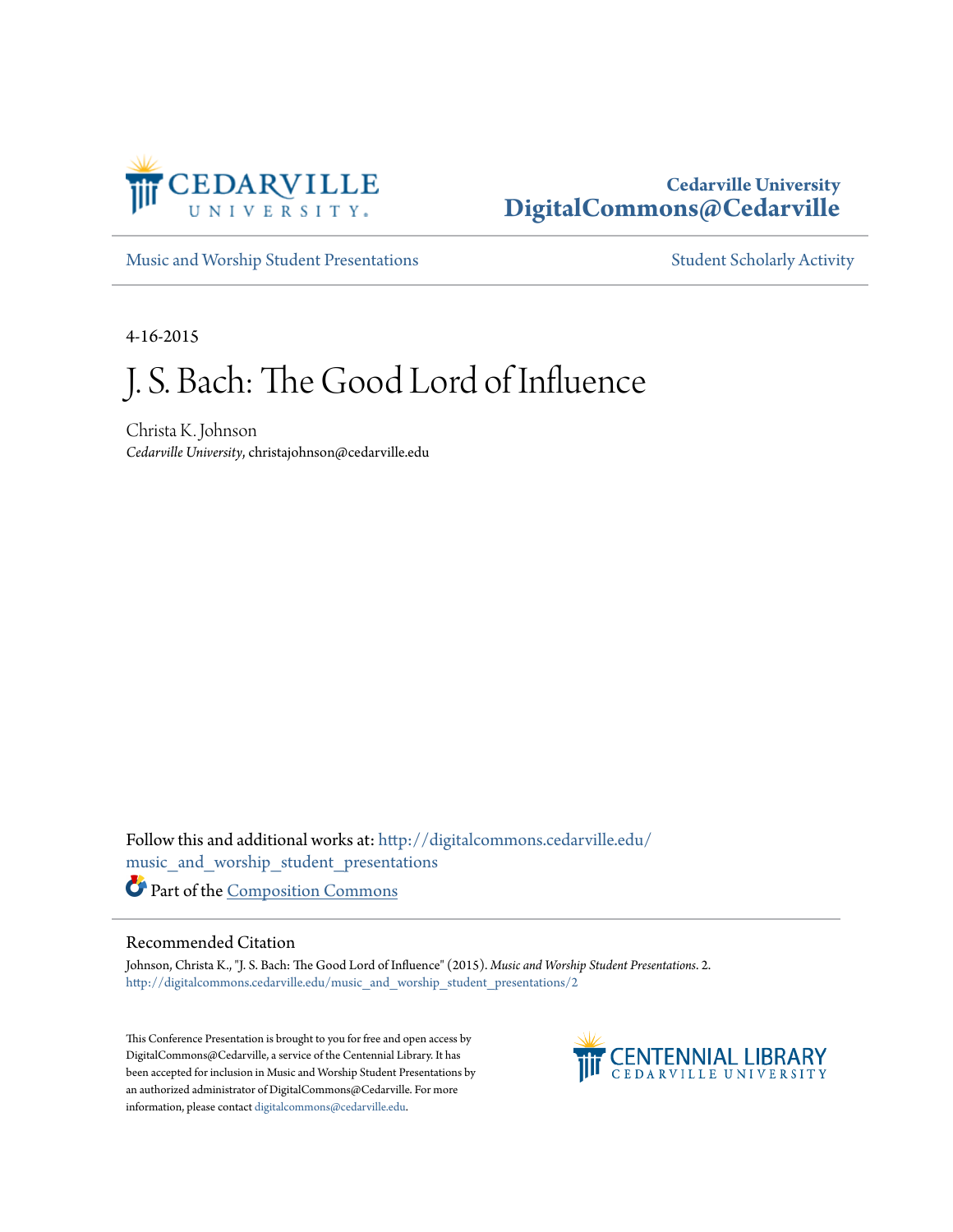#### J. S. Bach: The Good Lord of Influence

Many musicians stand in awe of Johann Sebastian Bach's ability to create a masterpiece. For example, Beethoven called him the "father of all harmony" while Debussy knew him as "the Good Lord of music."<sup>1</sup> In fact, few question Bach's greatness as a musician, but the source of that greatness is a different discussion altogether. Is his musical greatness solely attributable to nature and good DNA? Surely this is part of the equation, but nurture too played a role--he had to cultivate this talent through other environmental factors. Bach's educational opportunities, career positions, and religious beliefs influenced and completed his excellent compositional style.

Johann Sebastian Bach received a solid education before beginning his professional career as a musician. The law in Germany stated that children were required to start school at the age of five, and history shows that Bach started to attend a German school in Fleischgasse at that age.<sup>2</sup> His father worked as a musician at St. George's Church, and as a result, Bach attended the Latin School there when he turned seven.<sup>3</sup> After the death of his parents, Bach moved to Ohrdruff under the care of his older brother, who was also a musician.<sup>4</sup> While there, Bach began his schooling at Ohrdruff *Lyceum Illustre Gelichense,* excelling far above the other students. After a few years at the school in Ohrdruff, he moved to Lüneburg and began to study at St. Michael's School.<sup>5</sup> His years at St. Michael's ushered in his career as a professional musician.<sup>6</sup>

These various educational opportunities that Bach experienced in his childhood influenced the way he composed music later in life. Furthermore, they laid the foundation for the rest of his musical achievements. For example, the school in Fleischgasse equipped him with

<sup>&</sup>lt;sup>1</sup> Martin Geck, *Johann Sebastian Bach: Life and Work* (Orlando: Harcourt, 2006), ix.

<sup>2</sup> Christoph Wolff, *Johann Sebastian Bach: The Learned Musician* (New York: Norton, 2000), 26.

<sup>3</sup> Wolff, *The Learned Musician*, 22-26.

<sup>4</sup> Christopher Headington, *Johann Sebastian Bach: An Essential Guide to his Life and Works* (London: Pavilion, 1997), 9.

<sup>5</sup> Wolff, *The Learned Musician,* 37-42.

<sup>6</sup> Headington, *Johann Sebastian Bach*, 11.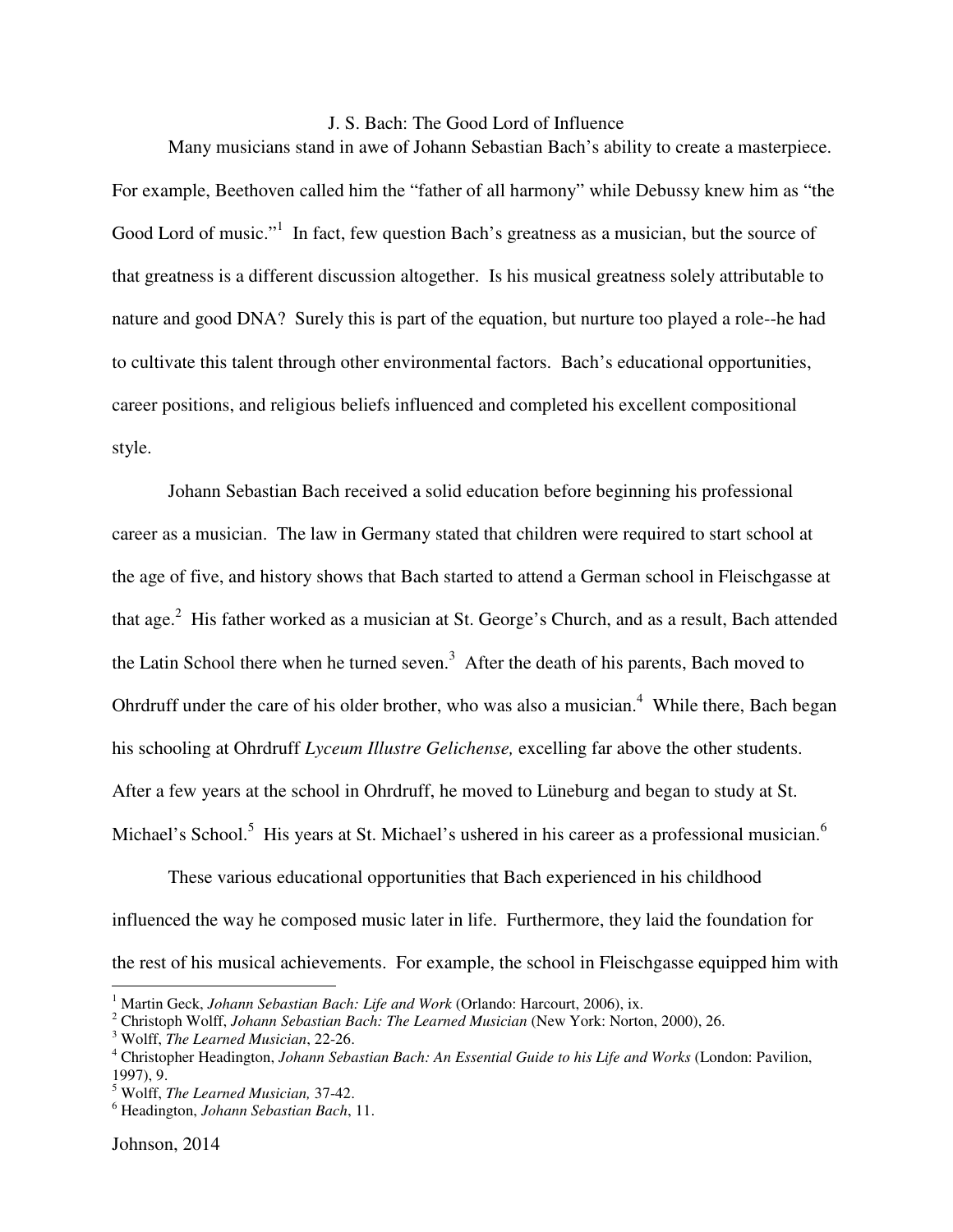musical creativity. According to Martin Geck, professor of musicology at the University of Dortmund, the pictures in the hymnals that the school used as part of the curriculum inspired some of the musical ideas in Bach's later works. Geck goes on to explain: "Their graphic and symbolic vividness later found specific equivalents in his compositions: exposure to these early images no doubt influenced the way he would join music and theology throughout his life."<sup>7</sup> In addition to the experiences at Fleischgasse, Bach also became familiar with music ensembles at St. George's. Bach participated in the choir at St. George's, the chorus *musicus*. 8 This ensemble exposed him to the style formation and performance of choral music, influencing his own compositions.

Bach continued to gain experience as a musician in his later years of schooling. At Ohrdruff *Lyceum Illustre Gelichense,* Bach held the position of singer of figural and *Currende* music. Martin Geck believes that, in addition to Bach's vocal studies at the Lyceum, he began to study the keyboard more extensively, possibly as a result of his older brother's keyboardist position at the time.<sup>9</sup> An excerpt from J. S. Bach's obituary illustrates his impressive talent for learning to play the keyboard:

He [Johann Sebastian Bach] betook himself to Ohrdruff to his eldest brother, Johann Christoph, organist in that town, and under his instruction laid the foundation for playing the clavier. Already at this tender age, little Johann Sebastian displayed an uncommon love for music. In short time he had of his own free will mastered all the pieces that his brother had given him to learn.<sup>10</sup>

Bach excelled musically at Ohrdruff as a result of both the Lyceum's instruction and his brother's influence.

<sup>7</sup> Geck, *Life and Work*, 39.

<sup>8</sup> Wolff, *The Learned Musician*, 25.

<sup>9</sup> Geck, *Life and Work*, 40.

<sup>10</sup> Geck, *Life and Work*, 40-41.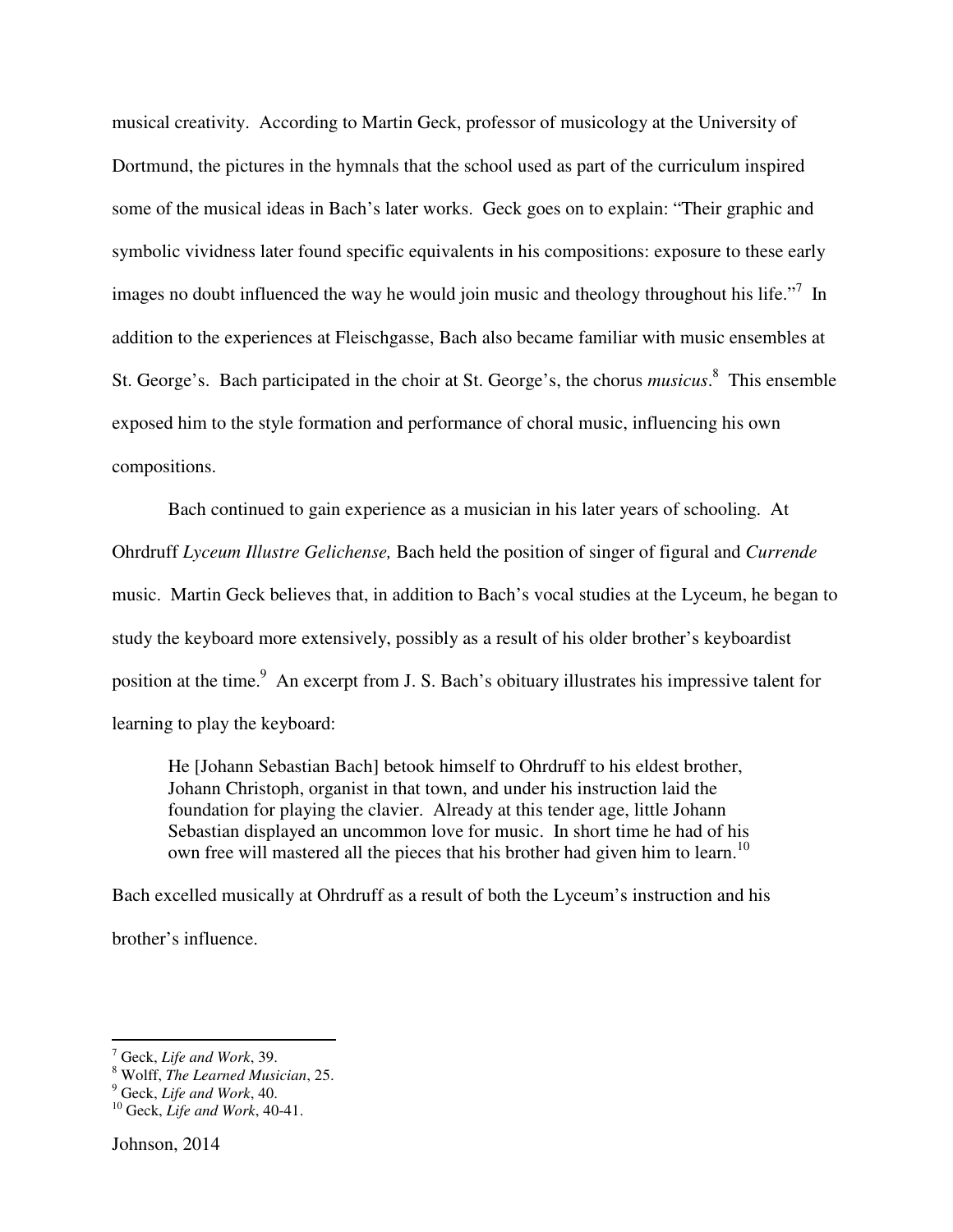Bach's musicality grew even still at St. Michael's School in Lüneburg. The school provided practical opportunities that his previous schooling did not offer him. Martin Geck explains, "Nonetheless, the move to Lüneburg has great significance for Bach: now he need not sign up for a musical apprenticeship but can 'study' instead and thereby acquire the qualifications of an academically educated cantor, qualifications that will later become indispensable when he applies for the cantor's position at Leipzig's Thomaskirche. $"^{11}$  It was here that he gained the most knowledge and experience he needed for his later career positions.

 However, the practical experience was not all that St. Michael's had to offer Bach. St. Michael's contained an extensive library of music from a variety of composers such as Heinrich Schütz, Dietrich Buxtehude, and even Bach's own ancestors; this was not something that Bach overlooked.<sup>12</sup> In addition to the exposure to these manuscripts, hearing live performances by different musicians influenced the styles of Bach's later compositions. One portion of Bach's obituary reads, "From here [Lüneburg] he also had an opportunity to listen frequently to an orchestra maintained by the Duke of Celle and consisting in the majority of French musicians; from this he could establish his mastery of the French style, which in those lands was something entirely new at the time."<sup>13</sup> Bach's education, from his enrollment in the German school at Fleischgasse until his final years at St. Michael's school, laid the groundwork for his future career as a professional musician.

Even more foundational than the educational institutions, Bach's family was also crucial in nurturing a background of music. His father was at the center of this nurturing. Before Bach turned nine years old, his father taught him how to play both the keyboard and violin.<sup>14</sup> Learning

<sup>11</sup> Geck, *Life and Work,* 43.

<sup>12</sup> Headington, *Johann Sebastian Bach*, 10.

<sup>13</sup> Geck, *Life and Work*, 45.

<sup>14</sup> Headington, *Johann Sebastian Bach*, 8-9.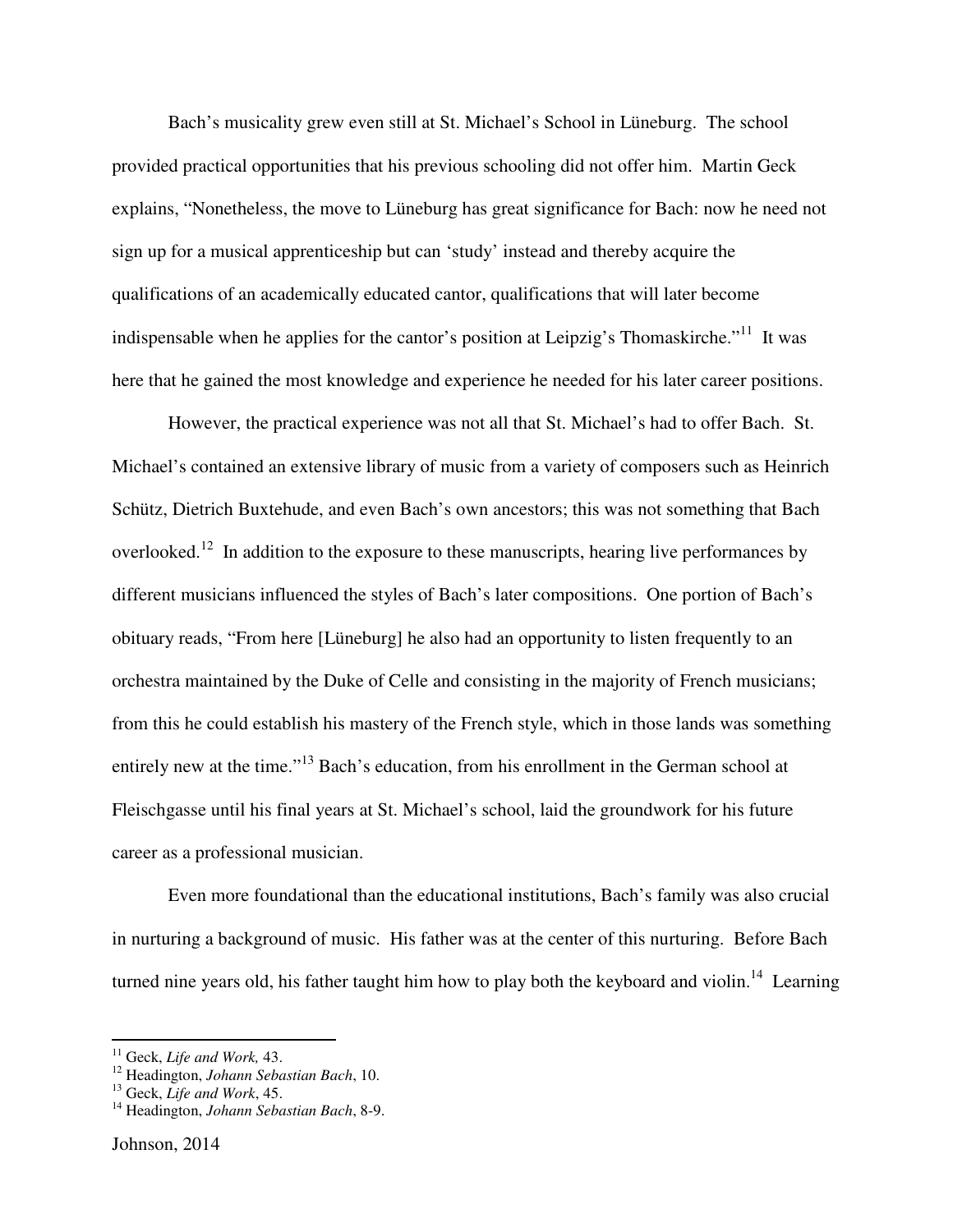these instruments was expected of him because of his father's position as a musician at St. George's Church.<sup>15</sup> Another talented musician from whom young Bach learned much about music was his uncle Christoph Bach. Bach admired his uncle, calling his music "beautiful, expressive, progressive, and well crafted."<sup>16</sup> There was even a paragraph dedicated to him in J. S. Bach's obituary describing his uncle's influence as a musician in Bach's career.

Bach's education influenced his future compositions. His school years provided him with musical creativity, experience working with other musicians, exposure to manuscripts, and mentorships among family. Without his foundational education, Bach may not have musically excelled to the extent that he did.

Not only did J. S. Bach's education influence his compositions, but his career positions also influenced them. Bach's various occupations exposed him to both sacred and secular music. His earliest professional experiences presented him with the opportunity to compose sacred music. Bach's first professional jobs as a musician were positions as the church organist, first in Arnstadt, and then in Mühlhausen.<sup>17</sup> Both job descriptions included playing the organ for regular church services and special occasions, working with the church choirs, and composing music for the services and choirs as necessary.<sup>18</sup> However, Bach experienced discontentment and frustration while holding these positions. He preferred to make the simple and bland church music more colorful, but his administrators thought he strayed too much from the familiarity of the piece and distracted the congregation and the church musicians.<sup>19</sup> Martin Geck says, "If one listens to Bach's harmonization of the hymn 'Herr Jesu Christ, dich zu uns wend' in the organ

<sup>15</sup> Wolff, *The Learned Musician*, 28.

<sup>16</sup> Wolff, *The Learned Musician*, 28-29.

<sup>17</sup> Headington, *Johann Sebastian Bach*, 13-23.

<sup>18</sup> Philipp Spitta, *Johann Sebastian Bach: His Work and Influence on the Music of Germany, 1685-1750*, Vol. 1. (New York: Dover, 1979), 224-25.

<sup>19</sup> Geck, *Life and Work*, 51-52.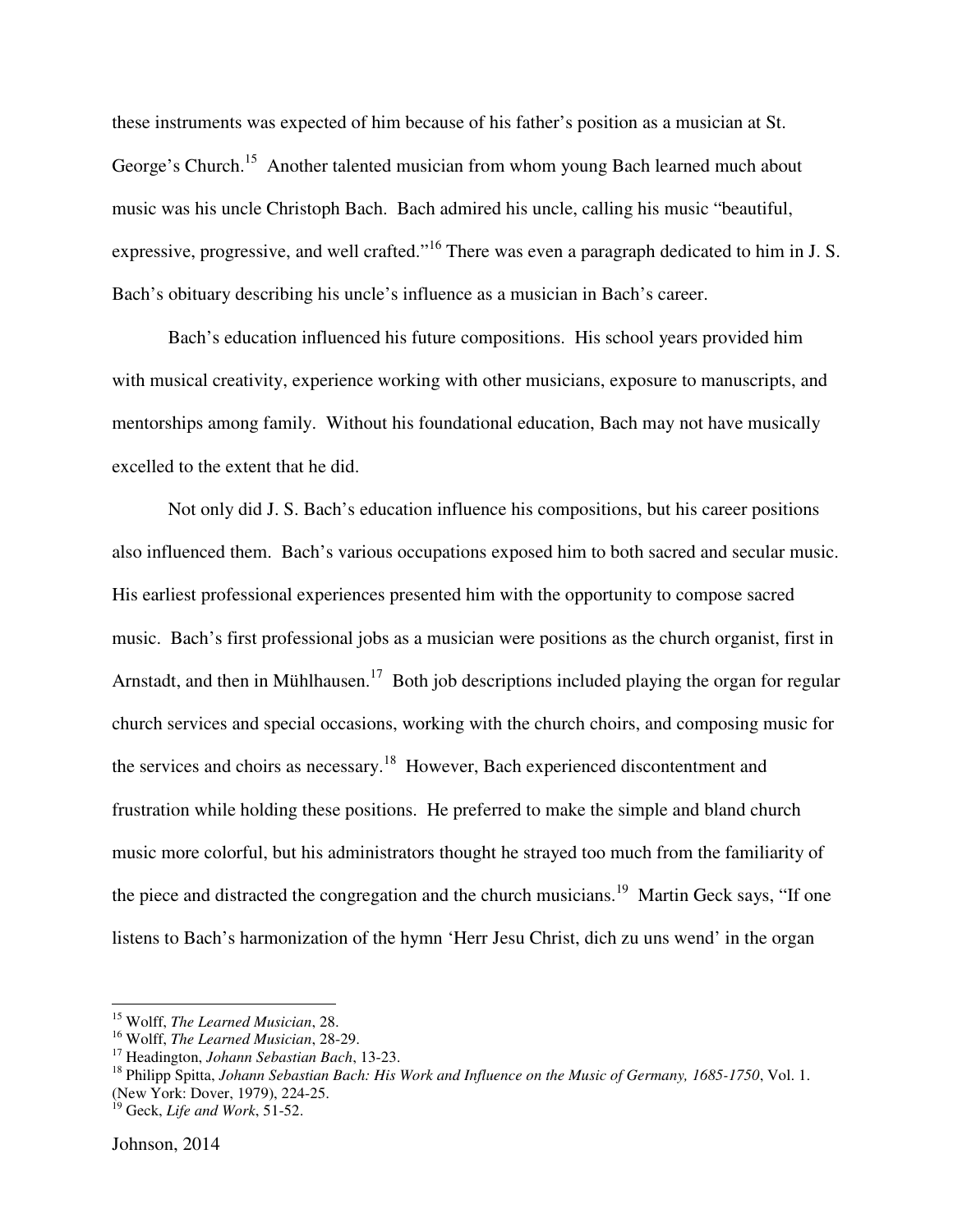chorale BWV 726, composed around this time, one can understand the objections raised by his chorale BWV 726, composed around this time, one can understand the objections raised by his<br>superiors: Bach is playing with the chromatic possibilities of a four-part setting...in a way that distracts one from the *cantus firmus firmus* more than it emphasizes it."<sup>20</sup>



Example 1, "Herr Jesu Christ, dich zu uns wend," BWV 726

Some of the distractions that people complained about probably occur at the deceptive cadence on G major instead of D major, the resolution to C major, and the fast chord changes in the Some of the distractions that people complained about probably occur at the deceptive cadence<br>on G major instead of D major, the resolution to C major, and the fast chord changes in the<br>second to last measure; the listener setting.<sup>22</sup> After other similar disagreements with his administrators, Bach began to search for a career change. Bach explained his growing frustration to his administrators at Mühlhausen, setting.<sup>22</sup> After other similar disagreements with his administrators, Bach began to search for a<br>career change. Bach explained his growing frustration to his administrators at Mühlhausen,<br>saying, "Now, God has brought it which I see the possibility of...the achievement of my goal of a well-regulated church music without further vexation."<sup>23</sup> Bach believed that music was a God-given art to be used to its ch harmonizations<br>trators, Bach began<br>administrators at M<br>change should offe<br>f a well-regulated c<br>God-given art to be

<sup>20</sup> Geck, *Life and Work*, 51.

<sup>21</sup> Geck, *Life and Work*, 499-500.

<sup>22</sup> Geck, *Life and Work*, 500.

<sup>23</sup> Geck, *Life and Work,* 70.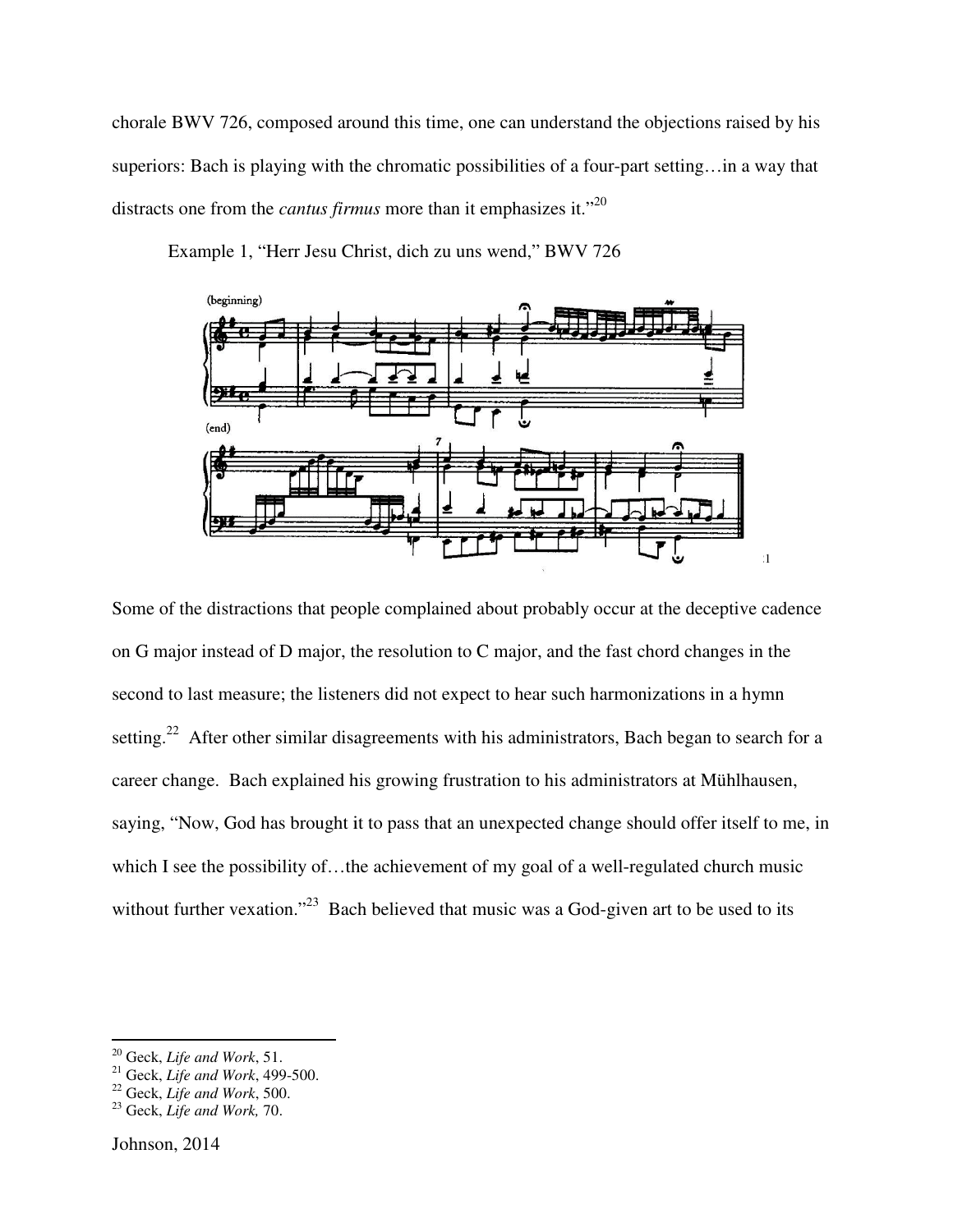fullest potential, and when he realized that his careers at Arnstadt and Mühlhausen were hindering this conviction, he relocated to Weimar. $^{24}$ 

Bach's employment at Arnstadt and Mühlhausen consisted of conflict and incongruity; however, these stations exposed him to other styles of instrumental and vocal music. He excelled in his studies of organ music specifically. Since his duties at Arnstadt were not tedious or lengthy, he had abundant spare time to spend at the organ.<sup>25</sup> Having extra practice hours led to his development of numerous organ pieces, including chorale preludes.<sup>26</sup> One example of Bach's organ chorales is "Ein feste Burg ist unser Gott," BWV 720, which he wrote to commemorate the inauguration of the new organ at Mühlhausen in  $1709<sup>27</sup>$  If Bach had held a more demanding livelihood, he could not have spent as much time crafting his organ masterpieces.

In addition to his extended hours at the organ, Bach listened to professional organists play and gleaned musical ideas from them. The Arnstadt obituary reads, "He really showed the first fruits of his application to the art of organ playing and to compositions, which he had learned chiefly by observing the works of the most famous and proficient composers of his day and by the fruits of his own reflection upon them."<sup>28</sup> Bach especially admired the organ works of Dietrich Buxtehude; scholars believe that one of Bach's pieces inspired by Buxtehude's performance was the organ chorale "Wie sch**ö**n leuchtet der Morgenstern," BWV 739.<sup>29</sup> In his book *The Music of Bach: An Introduction,* Charles Sanford Terry says that from these models, "He acquired the organized clarity combined with elastic freedom, which distinguish him from

<sup>24</sup> Geck, *Life and Work*, 70-75.

<sup>25</sup> Wolff, *The Learned Musician,* 80.

<sup>26</sup> Charles Sanford Terry, *The Music of Bach: An Introduction* (New York: Dover, 1963), Table 1-3.

<sup>27</sup> Headington, *Johann Sebastian Bach*, 22.

<sup>28</sup> Wolff, *The Learned Musician*, 92-93.

<sup>29</sup> Geck, *Life and Work*, 56.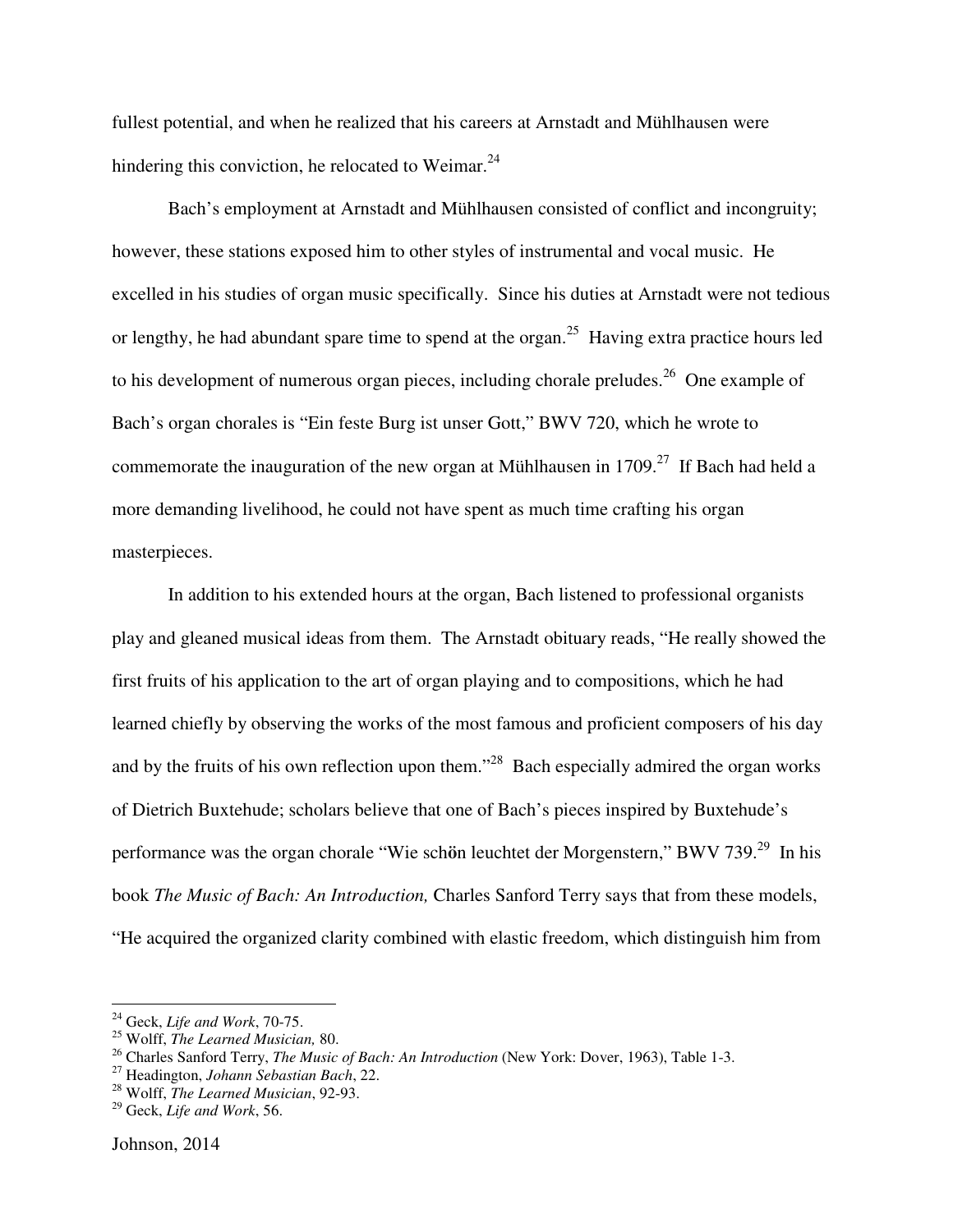his German forerunners, whose musical utterance had tended either to looseness of thought or extreme rigidity of form."<sup>30</sup> Bach's utilizing other musicians as examples while at Arnstadt and Mühlhausen provided additional resources he needed to compose his great organ works.

Equally important to his organ music, Bach's vocal compositions developed while at Arnstadt and Mühlhausen. One genre of vocal music he frequently composed was the cantata, a type of composition including both voice and instruments. According to Terry, "Of all the forms in which he expressed himself, Bach was most prolific in the cantata."<sup>31</sup> The sacred cantata's purpose was to assist the congregation in worship without involving them in the presentation of the music; Bach's cantatas achieved this goal because he wrote them so that they presented the gospel in the performance itself.<sup>32</sup> The cantatas could be performed in a church service, and they also could be performed at a special occasion. An example of a "special occasion cantata" is "Aus der Tiefen rufe ich, Herr, zu dir," a unique piece that Bach wrote for the memorial service after the city of Mühlhausen was devastated by a fire.<sup>33</sup> Another example of the cantatas for special events is "Gott ist mein König," BWV 71, which was composed for the inauguration ceremony for the new town council for the city of Arnstadt.<sup>34</sup> These cantatas illustrate how Bach's career as a church musician at both Arnstadt and Mühlhausen compelled him to compose music for church services and special occurrences.

 Despite Bach's encounters with dissatisfaction and dispute at Arnstadt and Mühlhausen, he became skilled at applying methods for sacred music to his own compositional style. A large quantity of his distinguished organ works and his celebrated sacred cantatas emerged as a result

<sup>30</sup> Terry, *Music of Bach*, 13.

<sup>31</sup> Terry, *Music of Bach*, 62.

<sup>32</sup> Terry, *Music of Bach*, 63.

<sup>33</sup> Headington, *Johann Sebastian Bach*, 19.

<sup>34</sup> Geck, *Life and Work*, 63.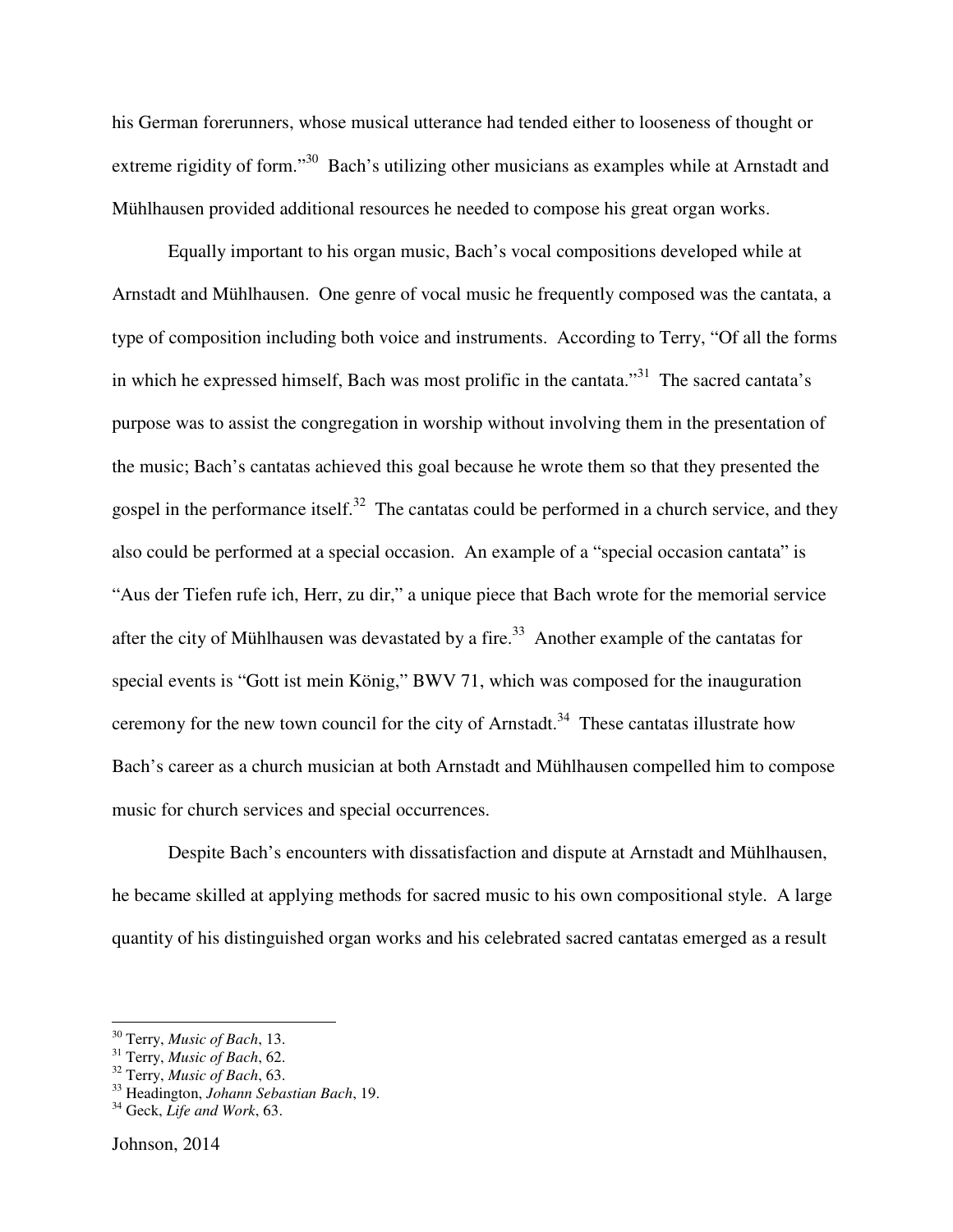of his responsibilities as the church musician. The influence of the various sacred music styles offered at Arnstadt and Mühlhausen inspired the variety of Bach's compositions.

The next influential position that Bach held was at Weimar. He was hired as a trivial court musician, but it held opportunities for promotions.<sup>35</sup> The influences of those surrounding him, specifically his employers Duke Wilhelm Ernst and Ernst August, contributed to his compositional style.<sup>36</sup> First, Duke Wilhelm Ernst preferred sacred music to secular music; therefore, he encouraged Bach to write sacred compositions, particularly for the organ.<sup>37</sup> This was especially exciting for Bach, since he had so many disputes with his previous employers. The Duke's obituary reads, "His gracious lords' delight in his [Bach's] playing fired him up to attempt everything possible in the art of how to treat the organ."<sup>38</sup> Indeed, Bach did produce great organ works during this time. At Weimar, Bach began to compile one of his major organ works, the *Orgelbüchlein.* The hymn melodies in these organ chorales were always audible to the extent that someone could sing along, even with the chorales' complex harmonic and textural structure.<sup>39</sup> Geck explains, "Bach's aim here is a setting for four voices that do not divide the functions of melody and accompaniment among themselves but, with the pedal as an equal partner, fuse to make a greater whole, a well-articulated and thoroughly worked out contrapuntal structure…"<sup>40</sup> In the organ chorale "Schmücke dich, o liebe Seele," Bach manifests his intricate counterpoint techniques. Bach wraps the *cantus firmus* with the other voices to create an intricate, unique, and beautiful sound. $41$ 

<sup>35</sup> Geck, *Life and Work*, 75-76.

<sup>36</sup> John Eliot Gardiner, *Bach: Music in the Castle of Heaven* (New York: Knopf, 2013), 182-83.

<sup>37</sup> Gardiner, *Music in the Castle*, 183.

<sup>38</sup> Gardiner, *Music in the Castle,* 183.

<sup>39</sup> Geck, *Life and Work*, 504.

<sup>40</sup> Geck, *Life and Work*, 504.

<sup>41</sup> Geck, *Life and Work*, 510.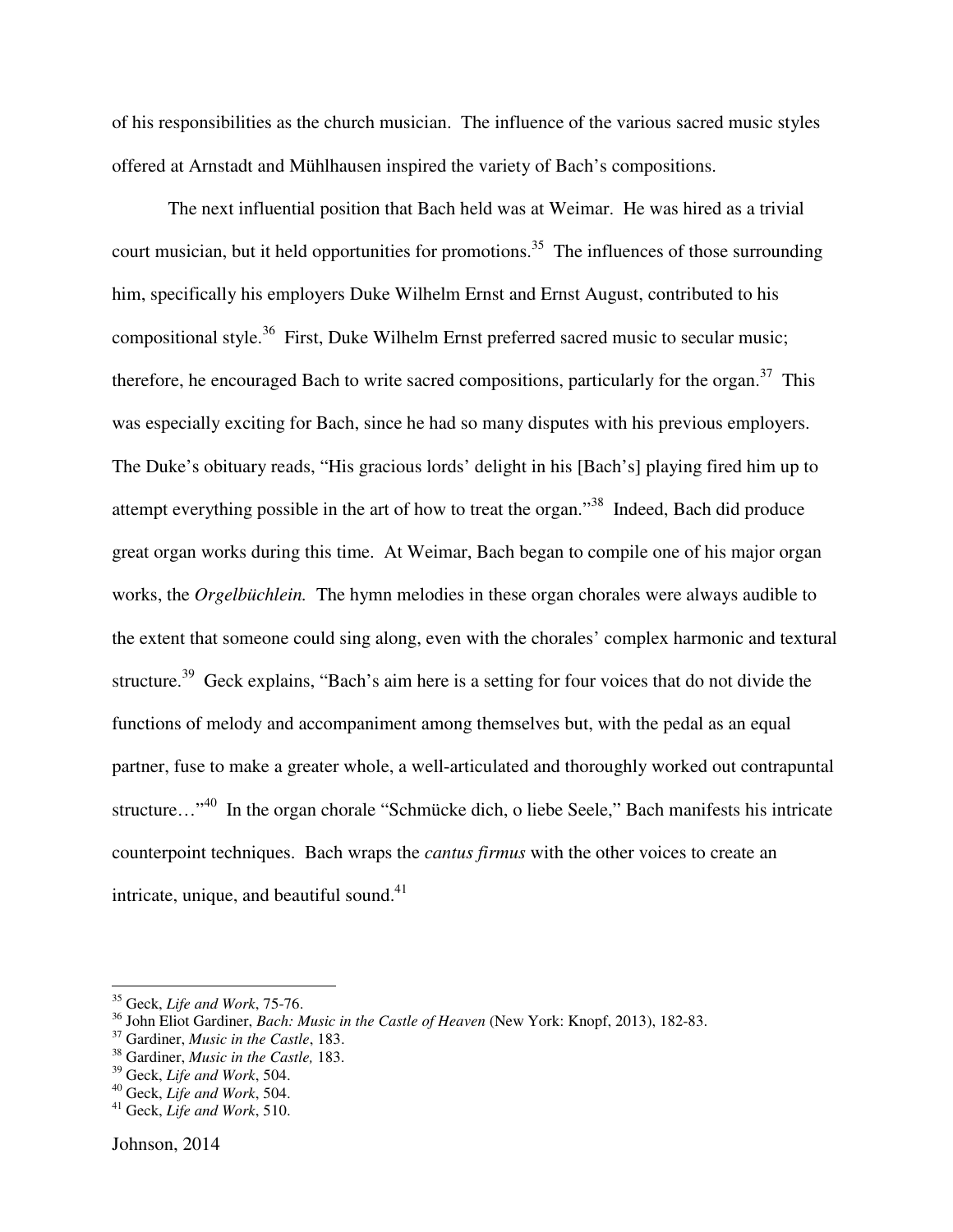

Example 2, "Schmücke dich, o liebe Seele," BWV 654, from Orgelbüchlein

"Schmücke dich, o liebe Seele" and others demonstrate Bach's freedom to compose sacred organ music at the level of complexity he desired under the influence of his employer, Duke Wilhelm Ernst, at Weimar.

In addition to Wilhelm's influence on Bach's sacred organ music, Ernst August guided Bach toward a more secular style of music. One of his tasks as the court musician at Weimar was to perform his chamber ensembles in the court.<sup>43</sup> This automatically exposed Bach to the secular style and allowed him to write for and perform in that setting. Furthermore, when Ernst August introduced Bach to his cousin Johann Ernst, they soon realized that Bach and Johann August introduced Bach to his cousin Johann Ernst, they soon realized that Bach and Johann<br>shared a common love for the Italian style. Johann studied the Italian style while he was at school, and the works that he brought back inspired Bach.<sup>44</sup> This shared interest sparked Bach to study the Italian style more, and, as a result, Bach Bach gleaned ideas from other composers an ks as the court musician at Weim<br>at sation at setting. Furthermore, when I<br>hat setting. Furthermore, when I<br>oon realized that Bach and Johan<br>I the Italian style while he was at<br><sup>4</sup> This shared interest sparked B<br>ideas from

<sup>42</sup> Geck, *Life and Work*, 509-11.

<sup>43</sup> Geck, *Life and Work*, 86.

<sup>44</sup> Headington, *Johann Sebastian Bach,* 29.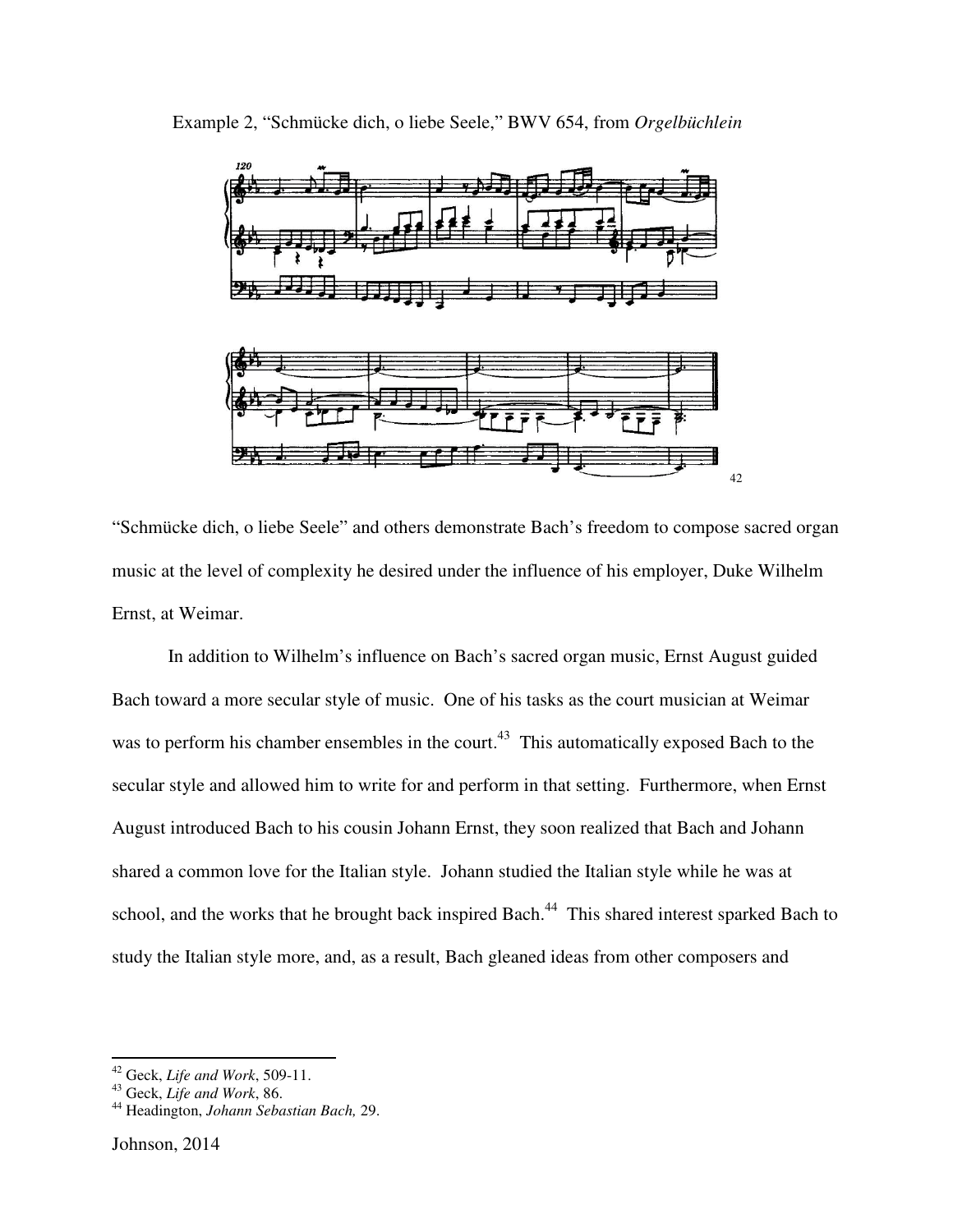applied what he learned to writing his own concerti.<sup>45</sup> When Johann and Ernst August learned this, they may have requested that Bach perform them and write more music of this genre.<sup>46</sup> One of the concertos that Bach wrote during his years at Weimar was *Brandenburg Concerto* No. 1, BWV 1046a. Bach's use of instrumental techniques in this concerto identifies it as an BWV 1046a. Bach's use of instrumental techniques in this concerto identifies it as an<br>appropriate piece for the court setting. For example, Bach's employer loved to hunt, and so it seems fitting that Bach wrote in a well-known "hunting call" in the opening horn part of the concerto.

Example 3, *Brandenburg Concerto* No. 1 in F Major, BWV 1046



Bach's experience playing both secular music for the court and sacred music for his employer caused him to develop as a musician and inspired him to write many new pieces of varying styles. secular music for the court and sacred music for his employ<br>cian and inspired him to write many new pieces of varying<br>at Weimar came to a close, he found another career as a co

When Bach's occupation at Weimar came to a close, he found another career as a court musician in Cöthen in 1717.<sup>48</sup> At Cöthen, Bach was exposed to the secular music style even more than he was at Weimar.<sup>49</sup> This was partially as a result of his new position as *Kapellmeister,* the director of all court music and chamber music , ed to the secular music style even<br>alt of his new position as<br>music, which required him to

<sup>45</sup> Geck, *Life and Work*, 93.

<sup>46</sup> Geck, *Life and Work*, 93.

<sup>47</sup> Geck, *Life and Work,* 563.

<sup>48</sup> Headington, *Johann Sebastian Bach*, 31.

<sup>&</sup>lt;sup>49</sup> Gardiner, *Music in the Castle of Heaven*, 189.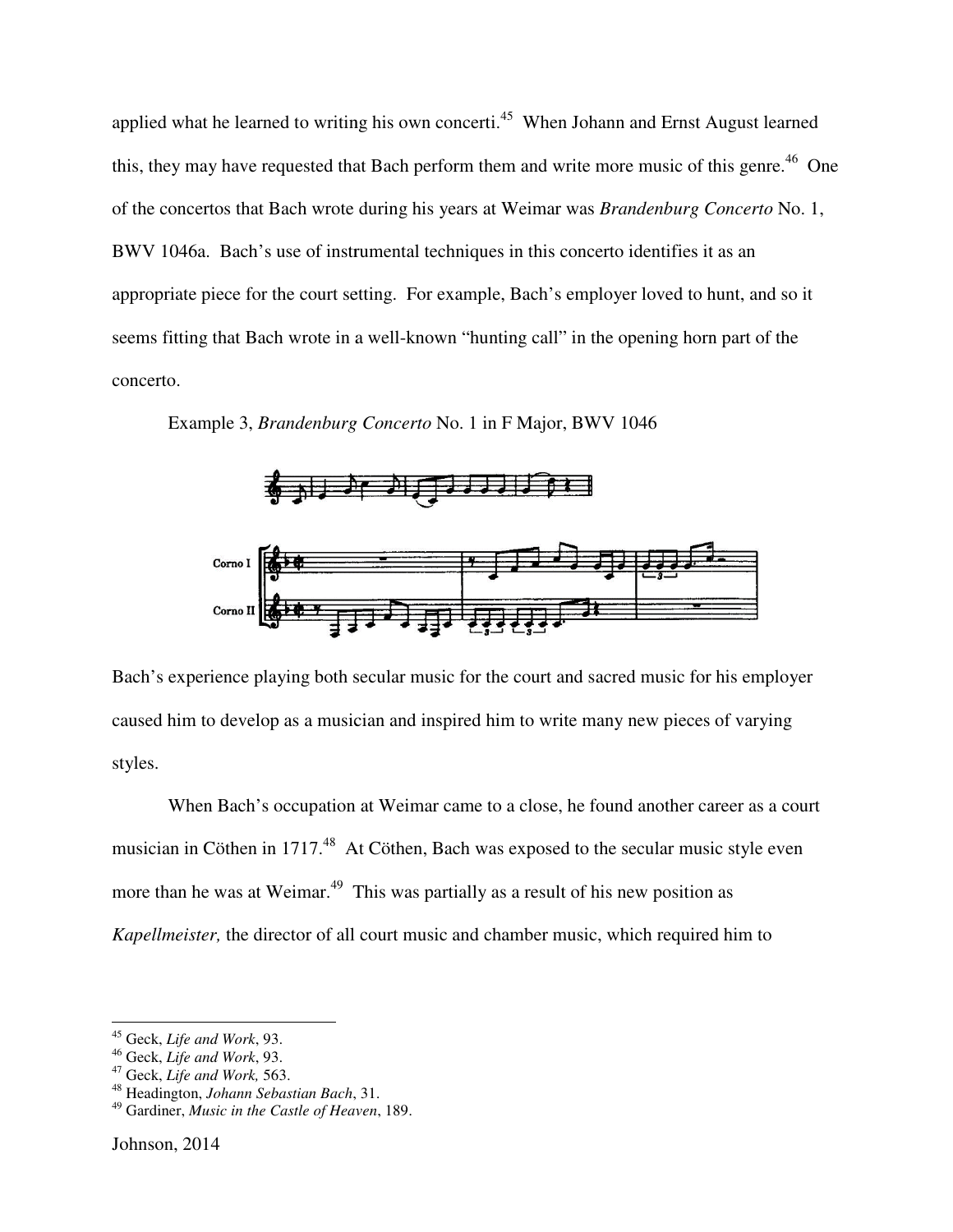compose more orchestral works than ever before.<sup>50</sup> With the new position also came some new benefits: his employer at Cöthen willingly allowed Bach to travel, and Bach took this opportunity to discover new music.<sup>51</sup> These factors contributed to the development and completion of the *Brandenburg Concertos*. Bach began the work in Weimar, but composed the later concertos for Margrave Christian Ludwig of Brandenburg, whom he met on one of his journeys. Bach wrote to him, saying, "I have then in accordance with Your Highness's most gracious orders taken the liberty of rendering my most humble duty to Your Royal Highness with the present concertos, which I have adapted to several instruments."<sup>52</sup> Some scholars debate whether this figure impressed Bach or if Bach planned to be hired by him, but either way, the *Brandenburg Concertos* resulted from this experience.<sup>53</sup> Also, Bach's music that he wrote at Cöthen reflected the feelings he had toward his new position. Bach experienced both good times and bad there, but overall he enjoyed his time working as *Kapellmeister* with an employer with whom he got along. He said, "There I had a gracious prince, who both loved and knew music, and in his service I intended to spend the rest of my life."<sup>54</sup> The *Brandenburg Concertos* reflect this positive attitude. Charles Sanford Terry explains, "They rouse enthusiasm by their rotund polyphony, splendid vigour, and glorious melody."<sup>55</sup> Bach employed "rotund polyphony" by writing the concertos for a full orchestra, with each instrument blending together to create colorful sonorities. The "splendid vigour" manifests itself in the quick tempo and fast moving sixteenth notes that Bach writes in, and the listener will not forget the "glorious melody" that Bach so skillfully composes.

<sup>50</sup> Geck, *Life and Work*, 107.

<sup>51</sup> Headington, *Johann Sebastian Bach*, 32-33.

<sup>52</sup> Wolff, *The Learned Musician*, 209.

<sup>53</sup> Geck, *Life and Work*, 106-107.

<sup>54</sup> Headington, *Johann Sebastian Bach*, 33.

<sup>55</sup> Terry, *The Music of Bach*, 53.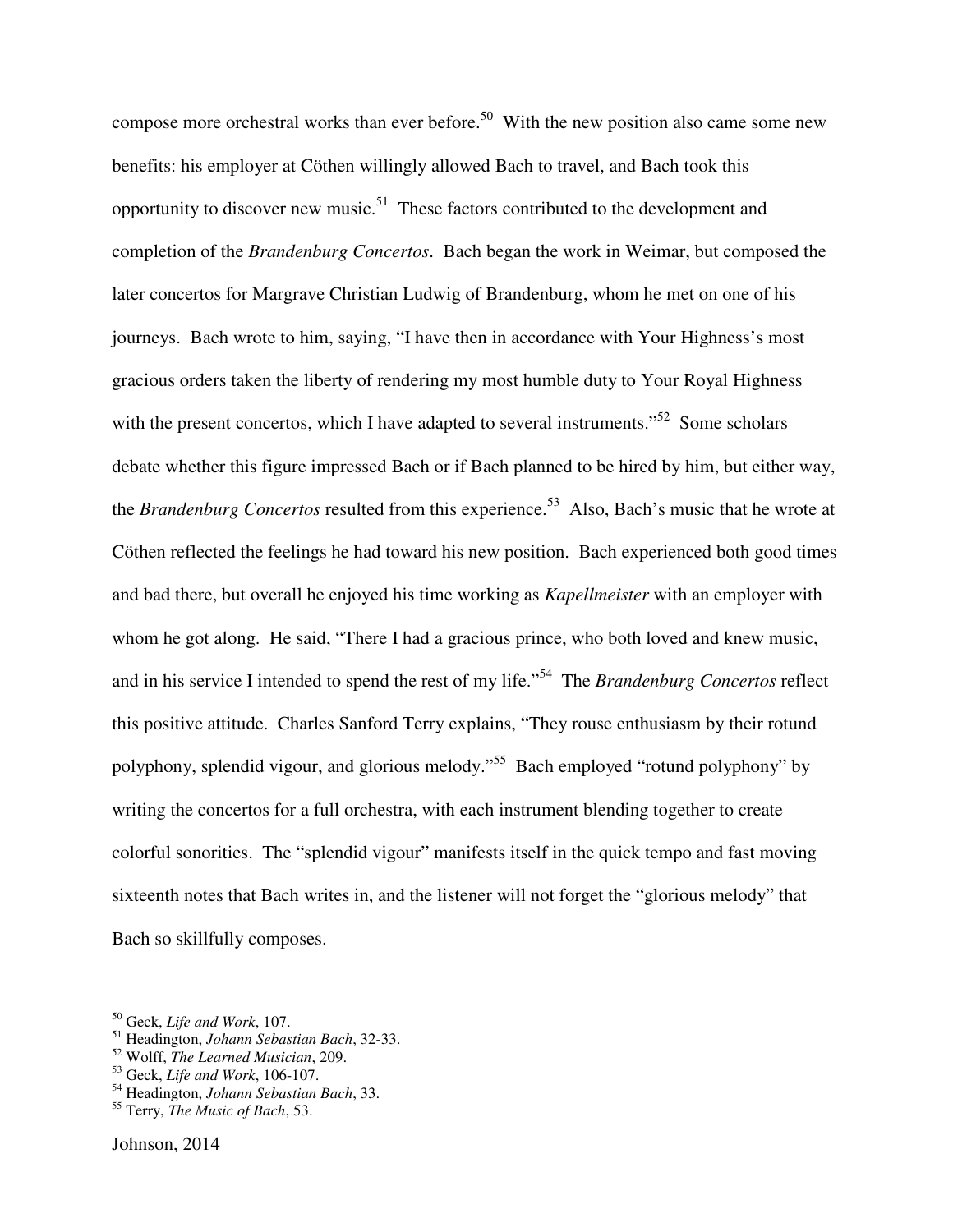

Bach's contentment with his Cöthen station manifests itself in the *Brandenburg Concertos* , and Bach's flourishing career at Cöthen initiated his composition of the orchestral genre.

flourishing career at Cöthen initiated his composition of the orchestral genre.<br>Bach's job at Cöthen also impacted the style of his vocal music. Bach wrote and performed most of the Cöthen vocal works for court activities. Two examples are *Serenata,*  "Der Himmel dacht auf Anhalts Ruhm und Glück," a piece written for Prince Leopold's birthday, and *Serenata*, "Die Zeit, die Tag und Jahre macht," a piece written for the New Year's Day festivities.<sup>57</sup> The circumstances surrounding his tasks during the Cöthen years prompted Day festivities.<sup>37</sup> The circumstances surrounding his tasks during the Bach to compose many original works, both instrumental and vocal. Prince Leopold's<br>ritten for the New<br>Cöthen years prom<sub>l</sub><br>antor at St. Thomas

Bach spent the last years of his life working in Leipzig as the cantor at St. Thomas's church (1728-1750). The music written during this time reflects the demands for which he had

<sup>&</sup>lt;sup>56</sup> David J. Rothenberg and Robert R. Holzer, Oxford Anthology of Western Music, Vol. 1 (New York: Oxford), 432-33. <sup>57</sup> Wolff, *The Learned Musician*, 197.

Johnson, 2014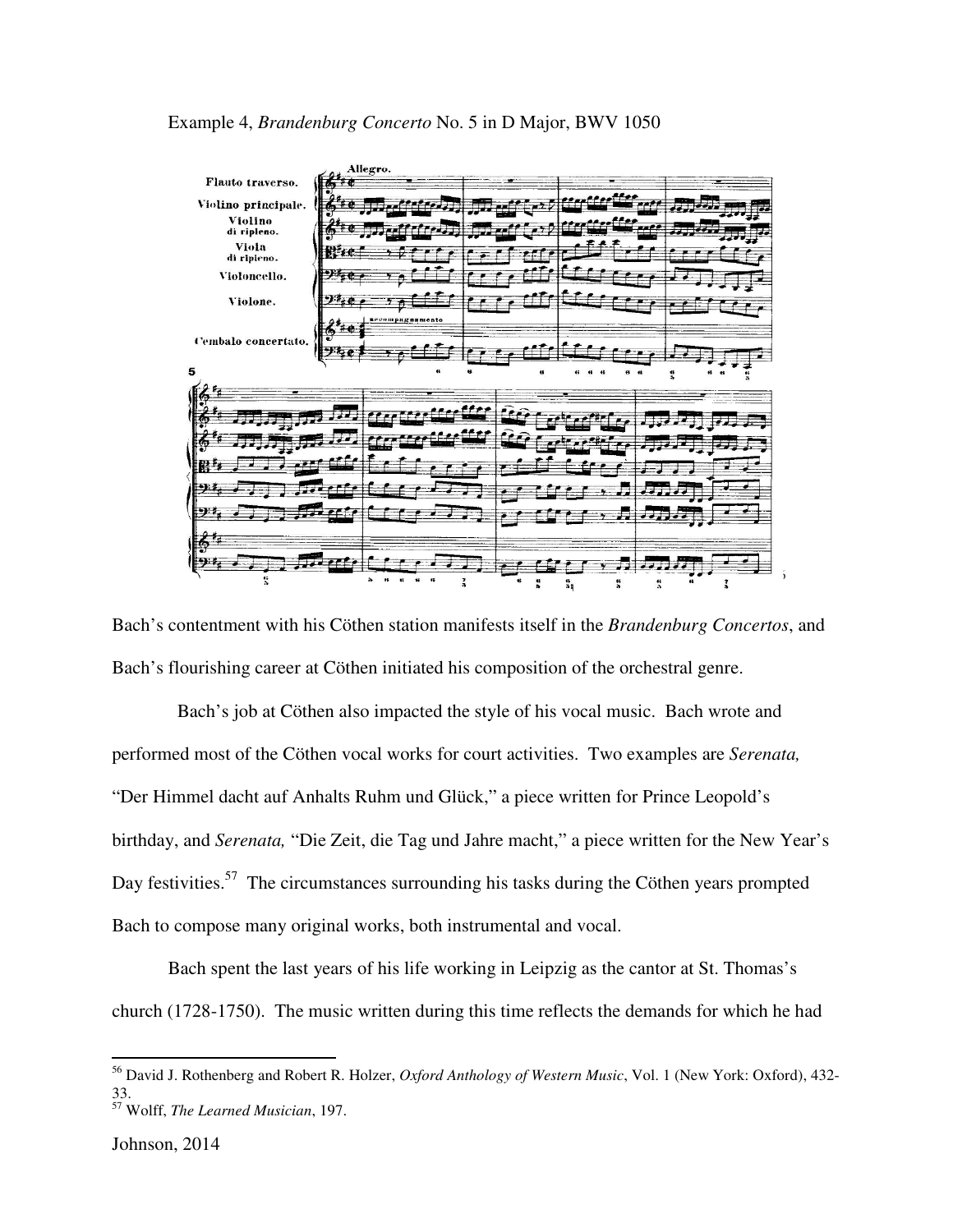to write. Here Bach directed the weekly church services and programs, published music, and taught private lessons and music classes in St. Thomas's school.<sup>58</sup> He also assisted other churches with their music; he composed his *Cantata No. 75* for the Nikolaikirche Trinity Sunday service.<sup>59</sup> The music composed during his early years in Leipzig fell into the sacred genre and was similar in style to the music he wrote at his positions in Arnstadt and Mühlhausen.

Naturally, Bach found other areas to compose outside the church setting. When he was not busy with his church music, he directed the *Collegium Musicum* ("Music Union") in Leipzig.<sup>60</sup> This group performed pieces in more relaxed settings like coffeehouses and outdoor gardens, and the pieces that Bach wrote for them display the comfortable setting. His *"Coffee" Cantata*, or *"Schweigt stille, plaudert nicht,"* BWV 211, tells about a girl whose hidden desire is to enjoy coffee, making it the perfect subject to perform inside a coffeehouse.<sup>61</sup> Bach's Leipzig career swayed his writing style toward church music, but he supplemented his deeply sacred environment with chances to compose and perform secular music.

Bach's works that he wrote during his final years at Leipzig reveal a final declaration of his approach to music. He received criticism from people that disagreed with his compositional style, but he remained firm in his individuality until the end. One work that represents this attitude is the *Art of Fugue*. This work shows Bach's entrance into an innovative style while keeping characteristics of his earlier fugues.<sup>62</sup> He applied the methods that he had mastered, like detailed counterpoint and unusual harmonies, to the conventional fugal simplicities. $^{63}$ 

<sup>58</sup> Christoph Wolff, *Bach: Essays on his Life and Music* (Cambridge: Harvard, 1991), 359.

<sup>59</sup> Headington, *Johann Sebastian Bach*, 45.

<sup>60</sup> Philipp Spitta, *Johann Sebastian Bach: His Work and Influence on the Music of Germany, 1685-1750,* Vol. 2 (New York: Dover, 1971), 182.

<sup>61</sup> Headington, *Johann Sebastian Bach*, 52-53.

<sup>62</sup> Wolff, *Essays*, 365.

<sup>63</sup> Geck, *Life and Work*, 625.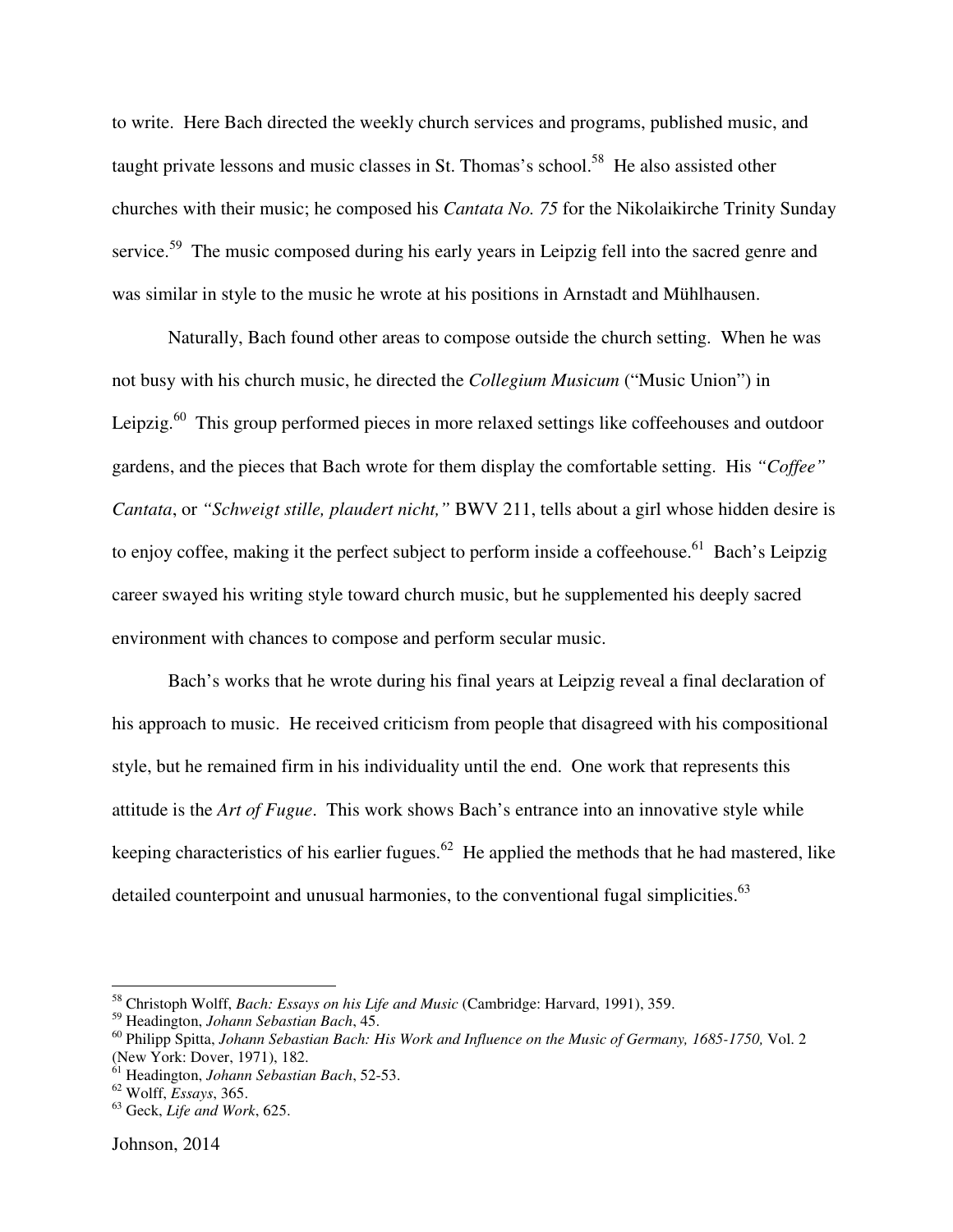



Often, these fugues expanded into more complex structures. Bach perfected the art of twisting the subject of the fugue into something new and different each time it appeared. In the subject of the fugue into something new and different each time it appeared. In<br>Contrapunctus 7, Bach inverts the subject and alters the rhythm each time the subject appears.<sup>65</sup>

Example 6, Contrapunctus, 7 BWV 1080, 7, from the *Art of Fugue* 

| -                        |                                     |            |                            |
|--------------------------|-------------------------------------|------------|----------------------------|
|                          |                                     |            |                            |
| $ -$<br>म्म              | $\overline{\phantom{a}}$<br>≖<br>۰. | ----<br>-- | -<br><b>CONTRACTOR</b><br> |
| $\overline{\phantom{a}}$ |                                     |            |                            |

| -        |   |          |   |
|----------|---|----------|---|
| IĦ<br>IF |   |          |   |
|          |   | . .<br>× |   |
| --<br>ΙŦ | क |          | - |

| IB<br><b>IDE</b> | . .<br>. .  |    |
|------------------|-------------|----|
|                  |             |    |
| $-$              | —<br>- 23 - | 66 |

<sup>64</sup> Geck, *Life and Work,* 625.

<sup>65</sup> Geck, *Life and Work,* 623.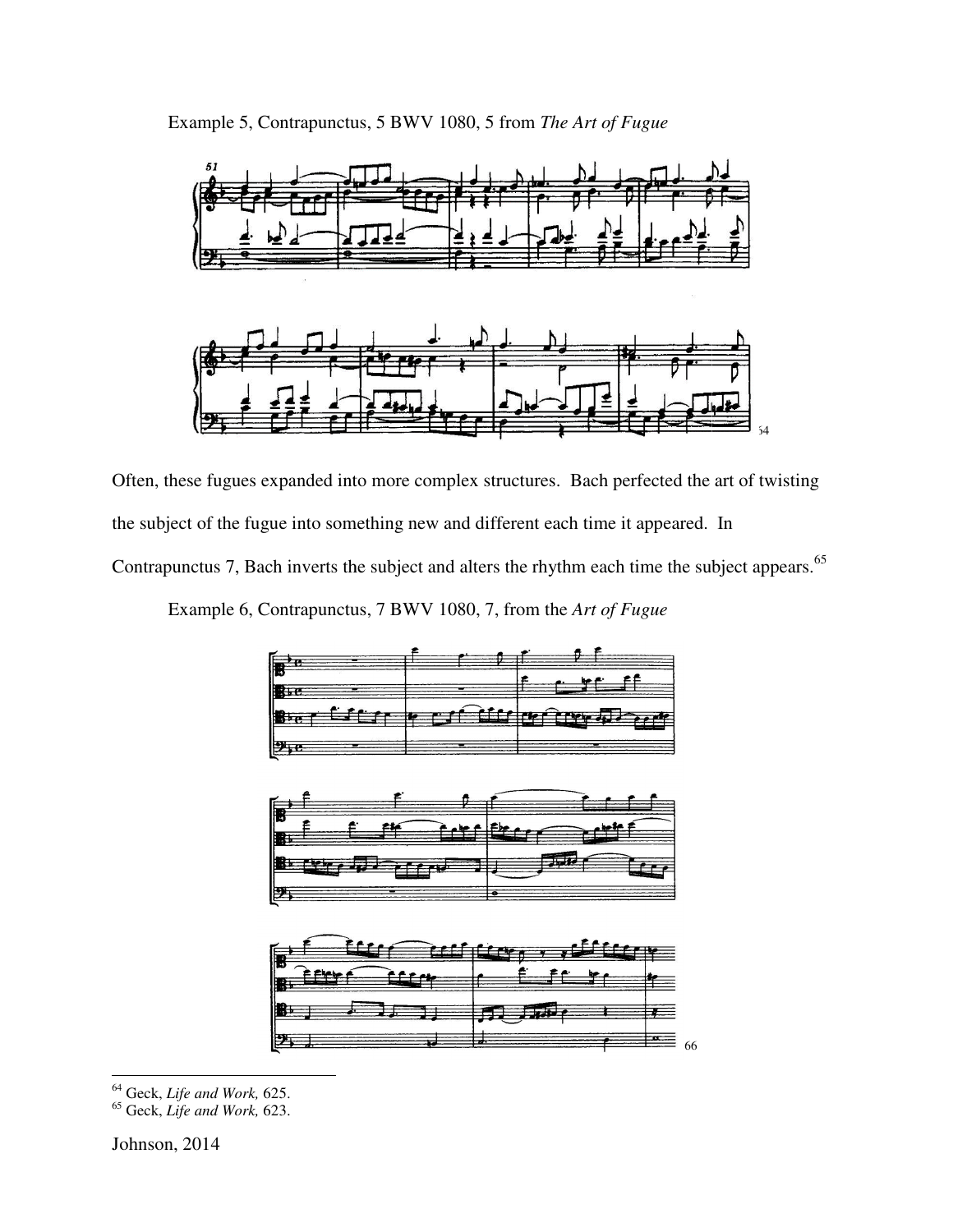Some see these techniques as Bach's final statement of his music style to world. Christoph Wolff quotes Friedrich Wilhelm Marpurg, one of Bach's students, in Marpurg's dedication to Bach's sons: "At the very time when the world was beginning to degenerate in another direction, when light melody making was gaining the upper hand and people were becoming tired of difficult harmonies, the late Capellmeister was the one who knew how to keep to the golden mean, and taught us how to combine an agreeable and flowing melody with the richest harmonies."<sup>67</sup> Bach's experiences at Leipzig enabled him to produce excellent music the way he believed it should be composed. His distinctive careers at Weimar, Cöthen, and Leipzig molded the styles and genres of music he wrote.

Finally, J. S. Bach's religious faith influenced his compositional style. His entire life revolved around his faith, from his Lutheran upbringing and his religious education to his careers as a sacred church musician.<sup>68</sup> Furthermore, Bach applied his Christian faith to all aspects of his compositions, including the secular ones. In fact, in his book *Bach: Music in the Castle of Heaven*, John Eliot Gardiner says, "The dedication of his art to God's glory was not confined to signing off his church cantatas with the acronym *S(oli) D(eo) G(loria)*; the motto applied with equal force to his concertos, partitas, and instrumental suites."<sup>69</sup> Bach united his faith and his music by writing instrumental music to accompany different hymns, biblical texts, and librettos dealing with theological topics; more important than just accompanying, however, this instrumental music supported and enhanced the meaning of the text. The principle that instrumental music should add to the text was passed down to Bach from Martin Luther. Gardiner says, "The specific task of music, as defined by Luther, is to give expression and added

<sup>66</sup> Geck, *Life and Work*, 623.

<sup>67</sup> Wolff, *The Learned Musician*, 437.

<sup>68</sup> Gardiner, *Music in the Castle of Heaven*, 126.

<sup>69</sup> Gardiner, *Music in the Castle of Heaven*, 126.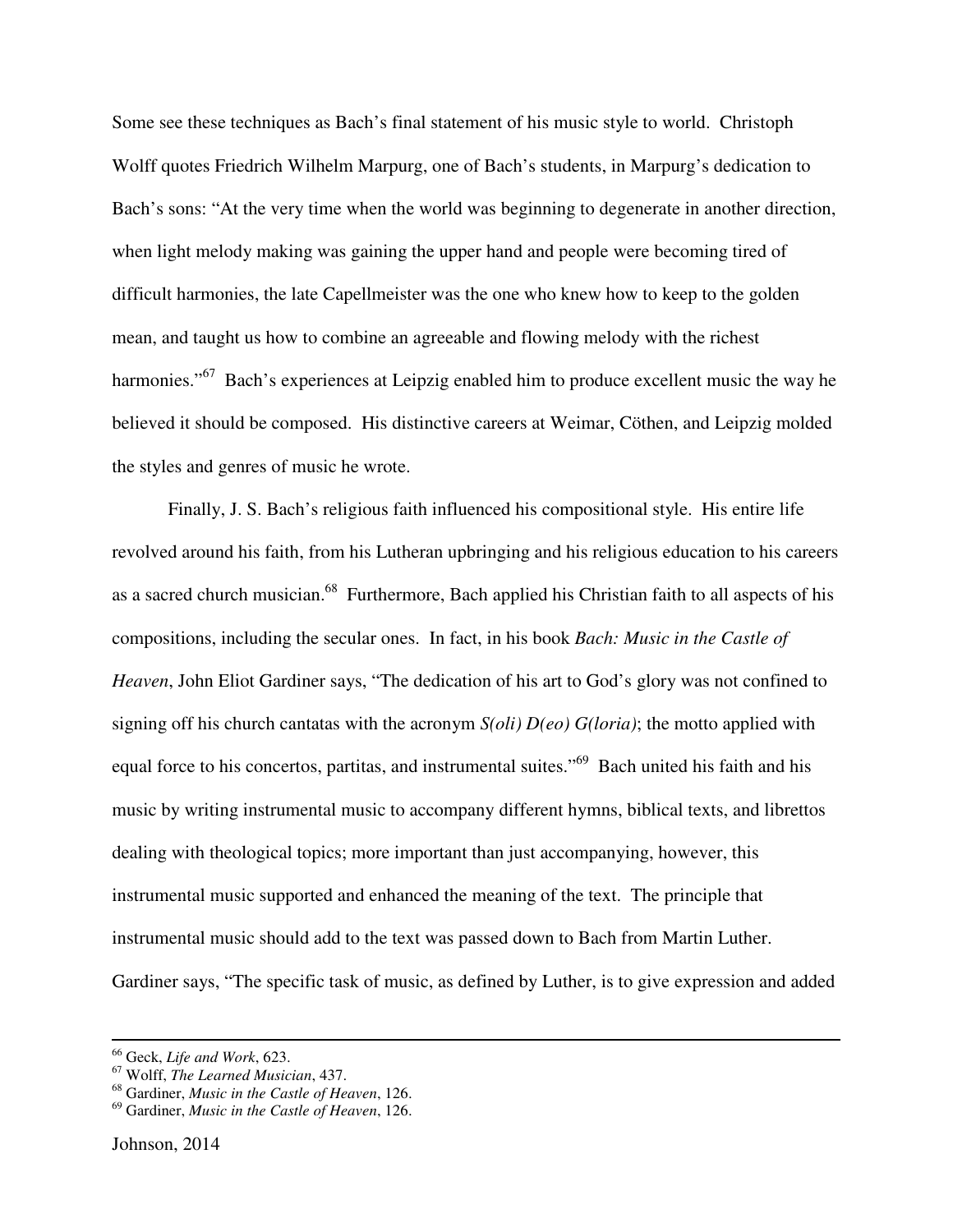eloquence to biblical texts: *Die Noten machen den Text lebendig* ('The notes make the words live')."<sup>70</sup> A piece that depicts this concept is Bach's *St. Matthew's Passion*. Bach's magnificent instrumentation supports the emotive gospel-sharing libretto; Bach sets the work for multiple choirs, each with its own orchestra.<sup>71</sup> Also, Bach's stylistic use of text painting is excellent in this work. Terry describes one example: "Amidst a company of soldiers Bach places the Man of Sorrows. The music moves with unrelenting rhythm above a throbbing pedal-point which symbolizes the weary Saviour."<sup>72</sup> Bach gave the choirs a specific identity at different points in the program; they portrayed believers, unbelievers, the disciples, and others.<sup>73</sup> When the choirs identify with the Jews who crucified Christ, Terry describes Bach's compositional technique: "Usually they are heard together as discordant bodies in a universal clamour. Sometimes, but rarely, they unite in unison, intent upon a common purpose, as in the shouts 'Let Him be crucified' and 'His blood be on us!'"<sup>74</sup> *St. Matthew's Passion* indicated Bach's skill for uniting his excellent musical style with his faith.

Another example of Bach unifying his occupation and his faith is in the work *Christ lag in Todesbanden*. Bach again used the art of text painting in a way that brought to life what the words said. Gardiner says, "In his imaginative response to Luther's text, Bach makes us aware that music can do much more than merely mirror the words from start to finish: he shows that it can hold our attention and captivate us by metaphors that strike like lightning."<sup>75</sup> The music in this work verifies the text, but if someone took the text out, the music itself tells the story with the same level of emotion. This occurs in *Christ lag* when the text states: "No innocence could

<sup>70</sup> Gardiner, *Music in the Castle of Heaven*, 129.

<sup>71</sup> Terry, *Music of Bach,* 77-78.

<sup>72</sup> Terry, *Music of Bach*, 78.

<sup>73</sup> Terry, *Music of Bach*, 78.

<sup>74</sup> Terry, *Music of Bach*, 79.

<sup>75</sup> Gardiner, *Music in the Castle of Heaven*, 133.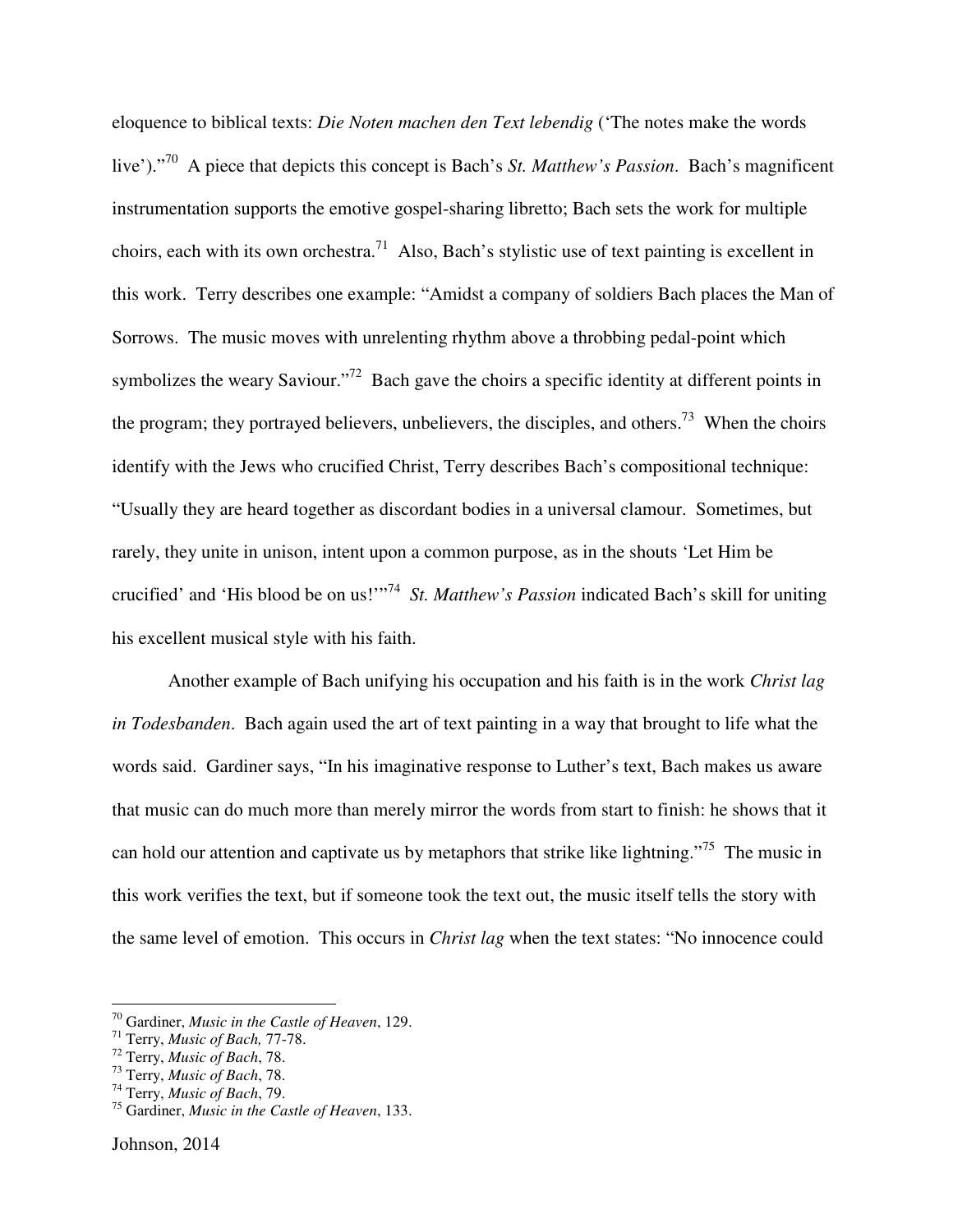be found. Thus it was that Death came so soon and seized power over us – held us captive in his kingdom, Alleluia!"<sup>76</sup> As the text describes Death's devious, conniving plot to reign, Bach kingdom, Alleluia!"<sup>76</sup> As the text describes Death's devious, conniving plot to reign, depicts this musically by cutting off the sound completely on the words *der Tod* (Death) and gefangen (imprisoned); his incorporation of dissonances here further express the emotion of pain and suffering. $^{77}$ 

# Example 7, *Christ lag in Todesbanden*, BWV 4



In both *St. Matthew's Passion* and *Christ lag in Todesbanden*, Bach utilized his ability to In both *St. Matthew's Passion* and *Christ lag in Todesbanden*, Bach utilized his ability to<br>complement a biblical text with music that further authenticated its message to connect his faith and his music.

J. S. Bach's educational background, career positions, and religious beliefs shaped him into the great musician and composer that he was. There is no question that some of this talent was natural, but his outside influences did their part background, career positions, and religious beliefs shape<br>poser that he was. There is no question that some of this<br>nences did their part in affecting his compositional style.

Christoph Wolff said it best:

It was only through this union of the greatest genius with the most indefatigable study that Johann Sebastian Bach was able, whichever way he turned, to extend so greatly the bounds of his art that his successors have not even been able to maintain this enlarged domain to its full extent; and this alone enabled him to produce such numerous and perfect works, all of which are, and ever will remain, true ideals and imperishable models of art.<sup>19</sup> It Johann Sebastian Bach was able, whichever way he turned, to extend<br>y the bounds of his art that his successors have not even been able to<br>this enlarged domain to its full extent; and this alone enabled him to<br>such nume

<sup>&</sup>lt;sup>76</sup> Gardiner, *Music in the Castle of Heaven*, 134.

<sup>&</sup>lt;sup>77</sup> Gardiner, *Music in the Castle of Heaven*, 134.

<sup>78</sup> Rothenberg, *Oxford Anthology,* 504.

<sup>79</sup> Wolff, *The Learned Musician*, 472.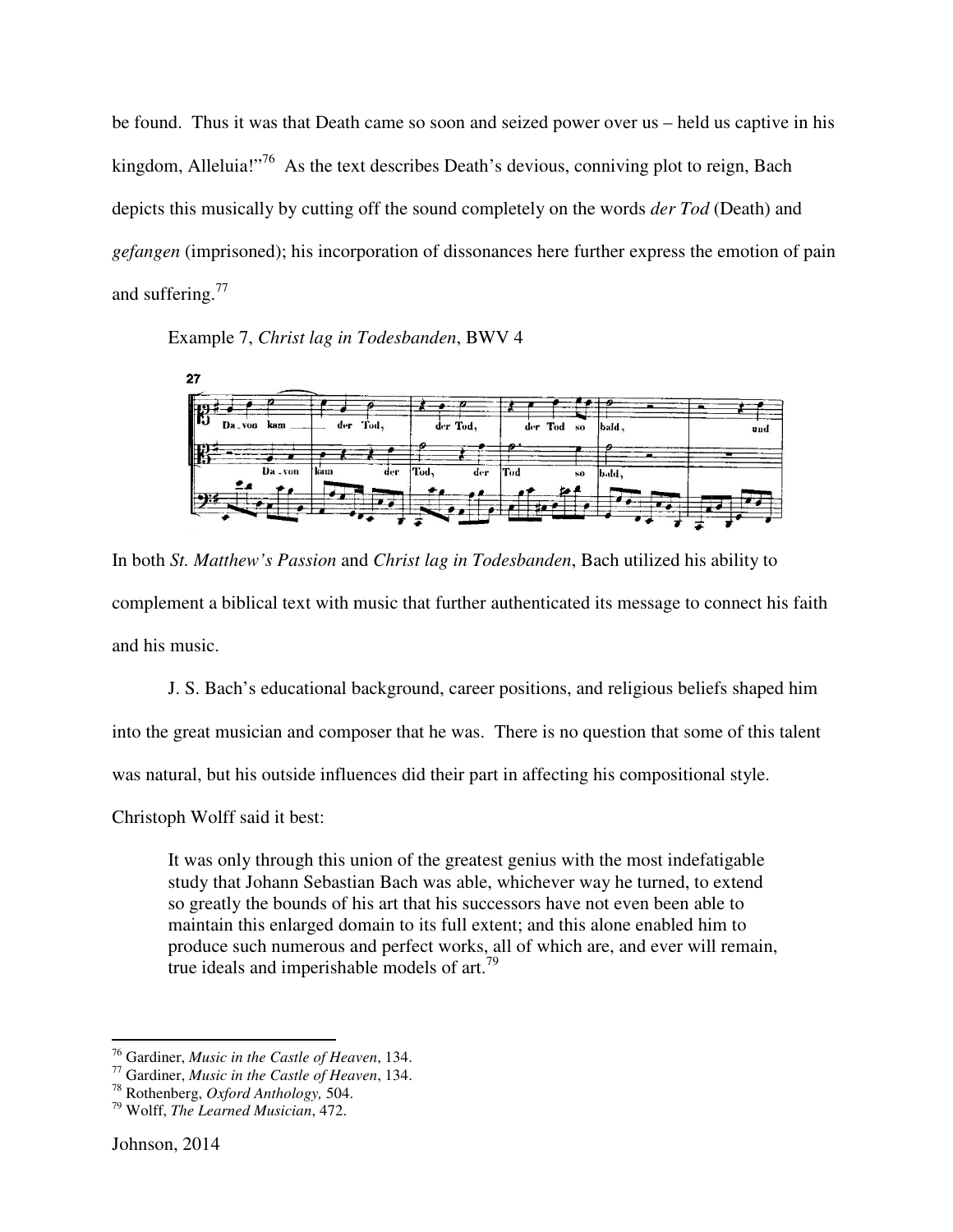### Annotated Bibliography

Bouwsma, William J. *A Usable Past: Essays in European Cultural History.* Berkeley: University of California Press, 1990. http://books.google.com/books?hl=en&lr=&id=G-WtbE0jdHQC&oi=fnd&pg=PR9&dq=A+Usable+Past:+Essays+in+European+Cultural+ History&ots=6YbjW17ci-

&sig=w\_dlWQBS2QpvqJq6FHKLRrwZtSc#v=onepage&q=A%20Usable%20Past%3A %20Essays%20in%20European%20Cultural%20History&f=false.

 This source contains essays that discuss different aspects of European cultural history during the Renaissance and Reformation periods. Some of the topics of the essays are the secularization of society, politics, education, and historiography.

Burke, Peter. *Popular Culture in Early Modern Europe.* Burlington: Ashgate, 2009. http://books.google.com/books?id=TSj2C2PX1p4C&printsec=frontcover&source=gbs\_g e\_summary\_r&cad=0#v=onepage&q&f=false

 This source discusses the culture in early modern Europe. It talks about some of the people of the time period and the traditions that they held. The last part of the book talks about the cultural and social changes that the Reformation brought to the people.

Butt, John, ed. *The Cambridge Companion to Bach.* Cambridge: Cambridge University Press, 1997.

 This source gives a description of how Bach's personal life and beliefs carried over into his musical writings. Part I talks about Bach's worldview and beliefs, Part II talks about the music itself, and Part III talks about Bach's influence and reception.

Coudert, Allison. *Religion, Magic, and Science in Early Modern Europe and America.* Santa Barbara: Praeger, 2011.

http://eds.b.ebscohost.com/eds/ebookviewer/ebook/bmxlYmtfXzM5OTYzOF9fQU41?si d=f90b0013-756b-4483-a70b-

b9cd48cc0cc3@sessionmgr110&vid=14&format=EB&rid=2.

 This source gives information about the religious and scientific beliefs in Europe and American during the Baroque Period. Some of the chapters talk about how the popular religions related to the scientific beliefs of the time.

David, Hans T., and Arthur Mendel, ed. *The New Bach Reader: A Life of Johann Sebastian Bach in Letters and Documents.* Revised and expanded by Christoph Wolff. New York: W. W. Norton, 1998.

http://books.google.com/books?hl=en&lr=&id=LfII\_HSZ0JkC&oi=fnd&pg=PR6&dq=jo hann+sebastian+bach+and+biography&ots=4jPiJ3jMH6&sig=HjF2K74WImClvXI9sqNs aUAqg8Y#v=onepage&q=johann%20sebastian%20bach%20and%20biography&f=false. This source contains many primary sources, including some of Bach's own writings and documents. The book also contains many secondary sources, such as biographical documents on Bach and information on how his contemporaries viewed him.

DeSilva, Jennifer Mara. *Episcopal Reform and Politics in Early Modern Europe.* Kirksville: Truman State University Press, 2012. http://eds.b.ebscohost.com/eds/ebookviewer/ebook/bmxlYmtfXzYzODU2NV9fQU41?si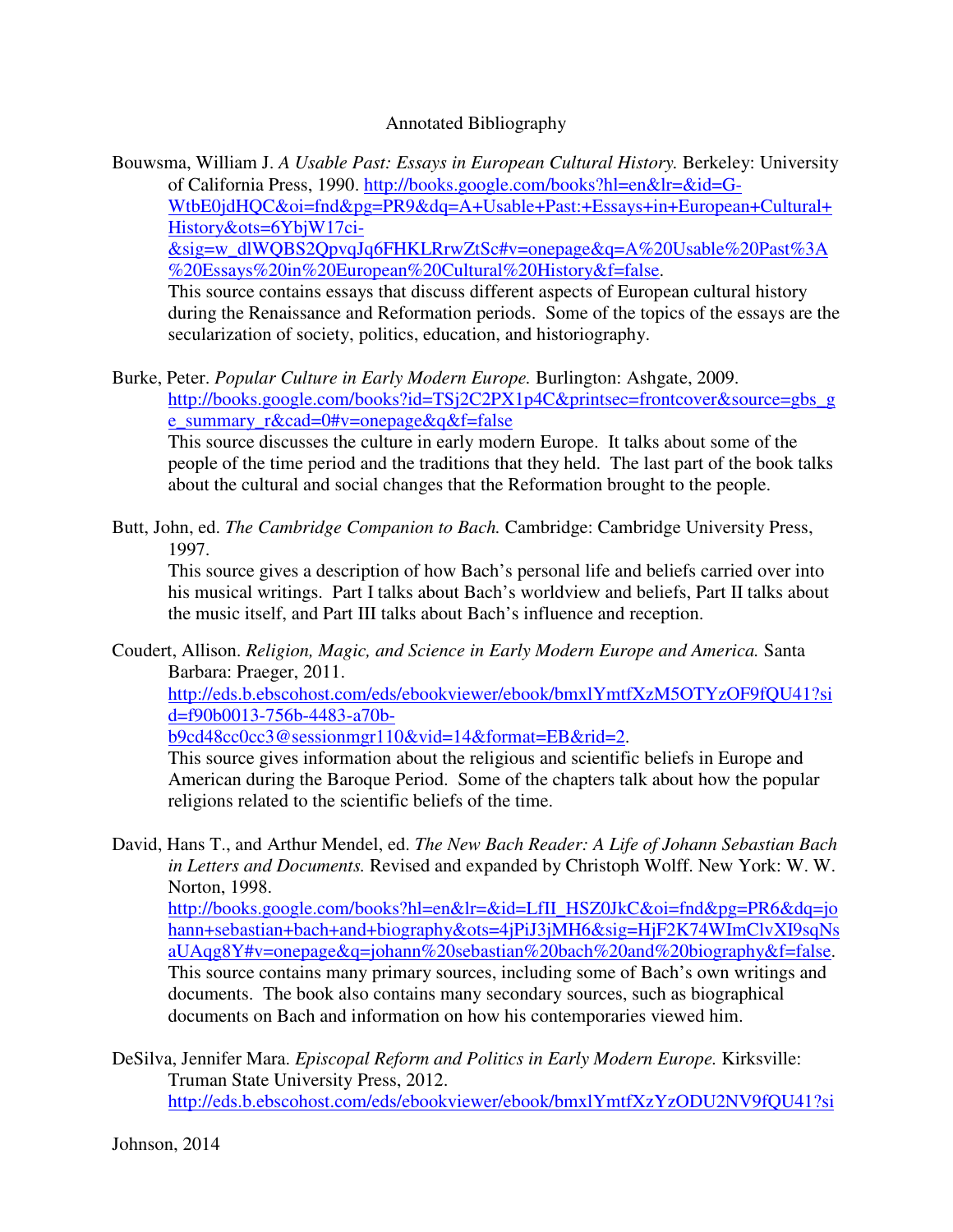d=f90b0013-756b-4483-a70b-

b9cd48cc0cc3@sessionmgr110&vid=10&format=EB&rid=20.

This source contains information about the religion and politics of Europe in the late  $16<sup>th</sup>$ and early  $17<sup>th</sup>$  centuries. It gives insight on one of the common religions of the time period and the history of how the religion became popular in that area.

Erickson, Raymond. "The Early Enlightenment, Jews, and Bach." *Musical Quarterly* 94, no. 4 (2011): 518-47. Accessed October 4, 2014. http://0 linksource.ebsco.com.library.cedarville.edu/FullText.aspx?linkout=http%3a%2f%2fjourn als.ohiolink.edu%2fejc%2fsearch.cgi%3fq%3d(issn%3a0027- 4631%2bAND%2bvolume%3a94%2bAND%2bissue%3a4%2bAND%2bpages%3a518) %2bOR%2bdoi%3a%252210.1093%2fmusqtl%2fgdr021%2522%26def\_op%3dAUTO. This source discusses Bach's views on anti-Semitism. It talks about his beliefs in relation to his music and how the music illustrates his ideologies. On a smaller scale, the article talks about the Jews during Bach's time and how his music shows his feelings toward them.

- Franklin, Don. O., ed. *Bach Studies.* New York: Cambridge University Press, 1989. This source contains essays that discuss some of Bach's works. The content of the essays ranges from the pieces' origin and theology to their technique and forms of the pieces. The book also contains many charts and examples.
- Gardiner, John Eliot. *Bach: Music in the Castle of Heaven*. New York: Knopf, 2013. This source walks through Bach's life from childhood to his death. There are chapters about his music training, his faith, and some of his positions and works. The source also includes illustrations with helpful explanations.
- Geck, Martin. *Johann Sebastian Bach: Life and Work.* Orlando: Harcourt, 2000. The first part of this source gives a good description of each job that Bach held during his lifetime. Parts two and three of the source highlight and explain Bach's musical genres he wrote while holding these positions. Part four of the source talks about other aspects of Bach's life that may have influenced the way he composed.
- Headington, Christopher. *Johann Sebastian Bach: An Essential Guide to his Life and Works.*  London: Pavilion, 1997.

 This source provides an overview of Bach's life from his childhood to his death. It mentions some of Bach's childhood qualities and interests that may have influenced his work later in life, and it also highlights some of the positions that Bach held during his later in his lifetime. The source includes a complete list of Bach's works.

Henshall, Nicholas. "Kingdom, Power, & Glory." *History Today* 63, no. 11 (2013): 10-16. Accessed October 4, 2014. http://eds.b.ebscohost.com/eds/pdfviewer/pdfviewer?sid=f90b0013-756b-4483-a70bb9cd48cc0cc3%40sessionmgr110&vid=26&hid=104.

 This article covers European history between 1650-1750. The author discusses different aspects of the culture, such as art, music, and architecture. He highlights some of the famous experts in these areas, including J.S. Bach.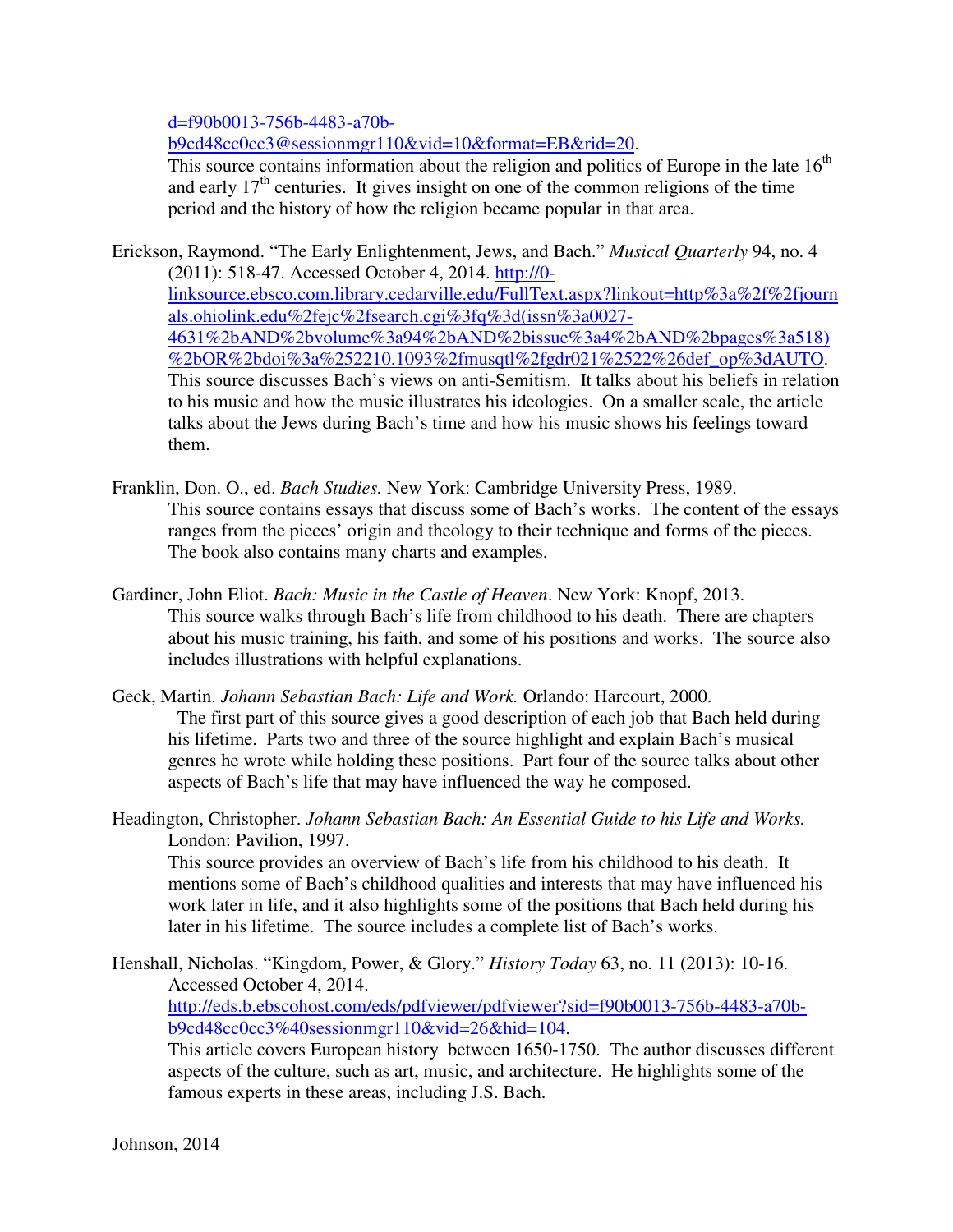- Kevorkian, Tanya. "Town Musicians in German Baroque Society and Culture." *German History* 30, no. 3 (2012): 350-71. Accessed October 4, 2014. http://eds.b.ebscohost.com/eds/pdfviewer/pdfviewer?sid=f90b0013-756b-4483-a70bb9cd48cc0cc3%40sessionmgr110&vid=22&hid=104. This source talks about town musicians in Baroque Germany. Some of the topics in the article are the jobs of town musicians, how they interacted with musicians of higher and lower status in Germany, and a case study that discovers the production of urban Baroque music. Some other less important topics include the social and cultural practices in Baroque Germany and the popular music of the time.
- Marissen, Michael. *The Social and Religious Designs of J.S. Bach's Brandenburg Concertos*. Princeton: Princeton University Press, 1995.

 This source talks about the relationship between the composition style of Bach's concertos. One chapter discusses Bach's religious beliefs in relation to his music. The source also includes two appendixes that comment on the early copies of his concertos and other works.

Rothenberg, David J., and Robert R. Holzer, ed. *Oxford Anthology of Western Music*, Vol. 1. New York: Oxford University Press, 2013. This source gives examples of scores from various composers. A few of Bach's pieces are included, like an example from the *Brandenburg Concertos* and *Christ lag in Todesbanden.*

Sherburn, Rebecca. "Cultural Influences on the Composition of Johann Sebastian Bach's Cantata BWV 199." *Journal of Singing* 61, no. 2 (2004): 137-42. Accessed September 21, 2014. http://eds.a.ebscohost.com/eds/pdfviewer/pdfviewer?sid=215bda5e-ba46-4663-a524 a14b4209ab04%40sessionmgr4001&vid=8&hid=4108.

 This source describes the cultural influences on Bach's Cantata BWV 199. Some of the influences the author includes are nationalism, humanism, and pietism. The author also talks about the forms of the cantata.

Spitta, Philipp. *Johann Sebastian Bach: His Work and Influence on the Music of Germany, 1685- 1750*, Vol. 1. New York: Dover, 1979. Accessed November 2, 2014. http://books.google.com/books?id=Z3P4b\_NnNLAC&printsec=frontcover&dq=%22Joha nn+Sebastian+Bach:+His+work+and+Influence+on+the+Music+of+Germany,+Vol.+1& hl=en&sa=X&ei=I2JWVL39GcyvyASAwILwDw&ved=0CB8Q6AEwAA#v=onepage& q=%22Johann%20Sebastian%20Bach%3A%20His%20work%20and%20Influence%20o n%20the%20Music%20of%20Germany%2C%20Vol.%201&f=false.

 This source goes into detail about Bach's influence on Germany through his music during the earlier years of his life. It talks about his childhood education and his early career positions. It also talks about the music he wrote during these years.

—. *Johann Sebastian Bach: His Work and Influence on the Music of Germany, 1685-1750,* Vol. 2. New York: Dover, 1971. Accessed September 24, 2014. http://books.google.com/books?hl=en&lr=&id=jH\_szq4Qhh0C&oi=fnd&pg=PR4&dq= %22Johann+Sebastian+Bach%22+and+Europe+and+17th+century&ots=JcYAcfmLtD& sig=sWf3v1Jg9k\_amI2nw9dhmYU6alo#v=onepage&q&f=false.